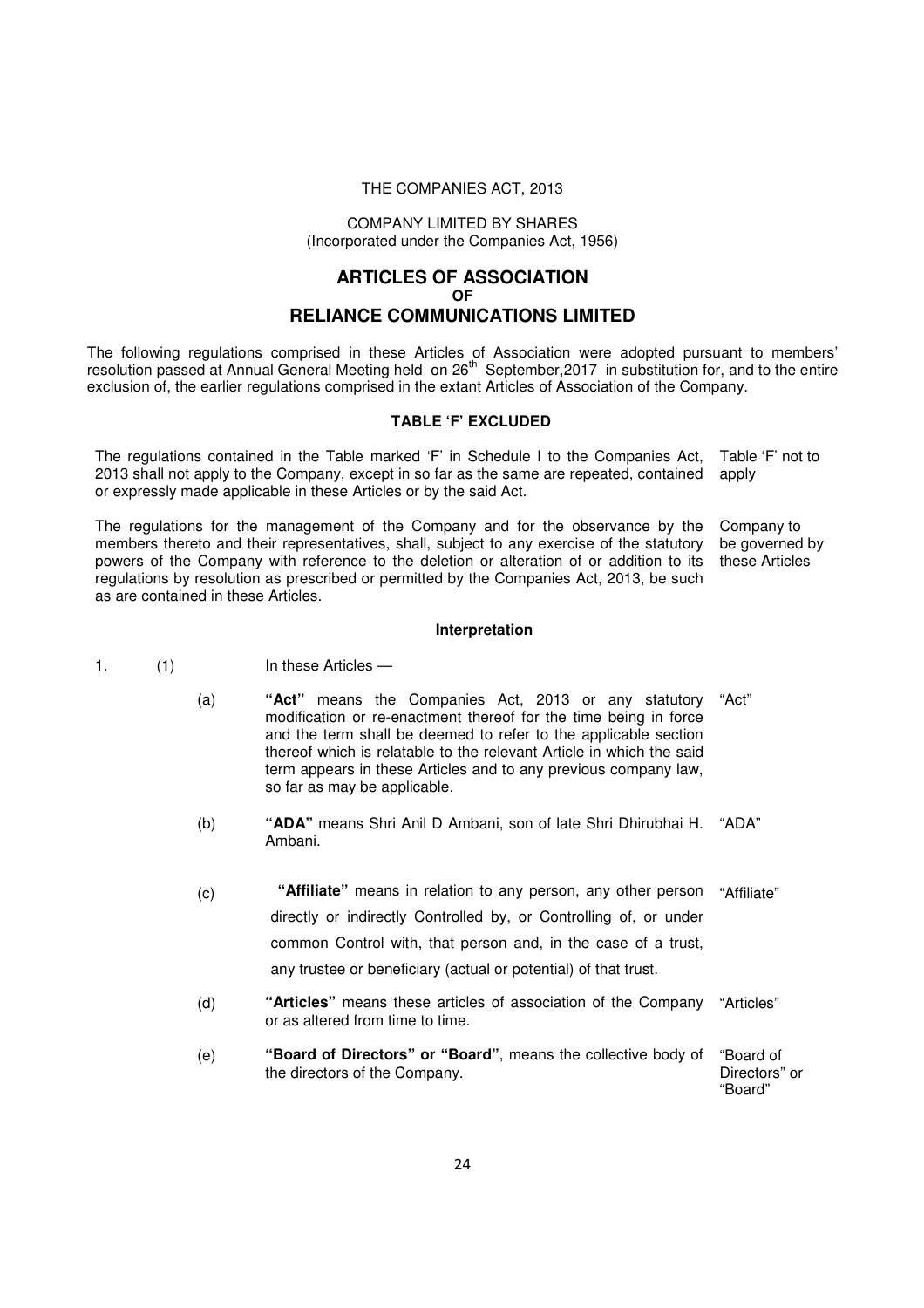|    |     | (f) | "Chairman" means Shri Anil D Ambani, or such person as is "Chairman"<br>nominated or appointed in accordance with these Articles.                                                                                                                                                                                                                                                                                                                                                                                                                                              |                                                                             |
|----|-----|-----|--------------------------------------------------------------------------------------------------------------------------------------------------------------------------------------------------------------------------------------------------------------------------------------------------------------------------------------------------------------------------------------------------------------------------------------------------------------------------------------------------------------------------------------------------------------------------------|-----------------------------------------------------------------------------|
|    |     | (g) | "Company" means Reliance Communications Limited.                                                                                                                                                                                                                                                                                                                                                                                                                                                                                                                               | "Company"                                                                   |
|    |     | (h) | "Reliance Group" means ADA and his Affiliates and the term<br>"Reliance Group Members" shall mean any one of them.                                                                                                                                                                                                                                                                                                                                                                                                                                                             | "Reliance Group"                                                            |
|    |     | (i) | "Rules" means the applicable rules for the time being in force as<br>prescribed under relevant sections of the Act.                                                                                                                                                                                                                                                                                                                                                                                                                                                            | "Rules"                                                                     |
|    |     | (j) | "seal" means the common seal of the Company.                                                                                                                                                                                                                                                                                                                                                                                                                                                                                                                                   | "Seal"                                                                      |
|    | (2) |     | Words importing the singular number shall include the plural<br>number and words importing the masculine gender shall, where<br>the context admits, include the feminine and neuter gender.                                                                                                                                                                                                                                                                                                                                                                                    | "Number" and<br>"Gender"                                                    |
|    | (3) |     | Unless the context otherwise requires, words or expressions<br>contained in these Articles shall bear the same meaning as in the<br>Act or the Rules, as the case may be.                                                                                                                                                                                                                                                                                                                                                                                                      | Expressions in the<br>Articles to bear the<br>same meaning as<br>in the Act |
|    |     |     | Share capital and variation of rights                                                                                                                                                                                                                                                                                                                                                                                                                                                                                                                                          |                                                                             |
| 2. |     |     | Subject to the provisions of the Act and these Articles, the shares<br>in the capital of the Company shall be under the control of the<br>Board who may issue, allot or otherwise dispose of the same or<br>any of them to such persons, in such proportion and on such<br>terms and conditions, either at a premium or at par and at such<br>time as they may from time to time think fit.                                                                                                                                                                                    | Shares under<br>control of Board                                            |
| 3. |     |     | Subject to the provisions of the Act and these Articles, the Board<br>may issue and allot shares in the capital of the Company on<br>payment or part payment for any property or assets of any kind<br>whatsoever sold or transferred, goods or machinery supplied or<br>for services rendered to the Company in the conduct of its<br>business and any shares which may be so allotted may be<br>issued as fully paid-up or partly paid-up otherwise than for cash,<br>and if so issued, shall be deemed to be fully paid-up or partly<br>paid-up shares, as the case may be. | Directors may allot<br>shares otherwise<br>than for cash                    |
| 4. |     |     | The Company may issue the following kinds of shares in Kinds of Share<br>accordance with these Articles, the Act, the Rules and other<br>applicable laws:                                                                                                                                                                                                                                                                                                                                                                                                                      | Capital                                                                     |
|    |     | (a) | Equity share capital:<br>(i) with voting rights; and / or<br>(ii) with differential rights as to dividend, voting or otherwise in<br>accordance with the Rules; and                                                                                                                                                                                                                                                                                                                                                                                                            |                                                                             |
|    |     | (b) | Preference share capital                                                                                                                                                                                                                                                                                                                                                                                                                                                                                                                                                       |                                                                             |
| 5. | (1) |     | Every person whose name is entered as a member in the register<br>of members shall be entitled to receive within two months after<br>allotment or within one month from the date of receipt by the<br>Company of the application for the registration of transfer or<br>transmission or within such other period as the conditions of<br>issue applicable law may provide -                                                                                                                                                                                                    | Issue of certificate                                                        |
|    |     | (a) | one certificate for all his shares without payment of any charges;<br>or                                                                                                                                                                                                                                                                                                                                                                                                                                                                                                       |                                                                             |
|    |     |     | つに                                                                                                                                                                                                                                                                                                                                                                                                                                                                                                                                                                             |                                                                             |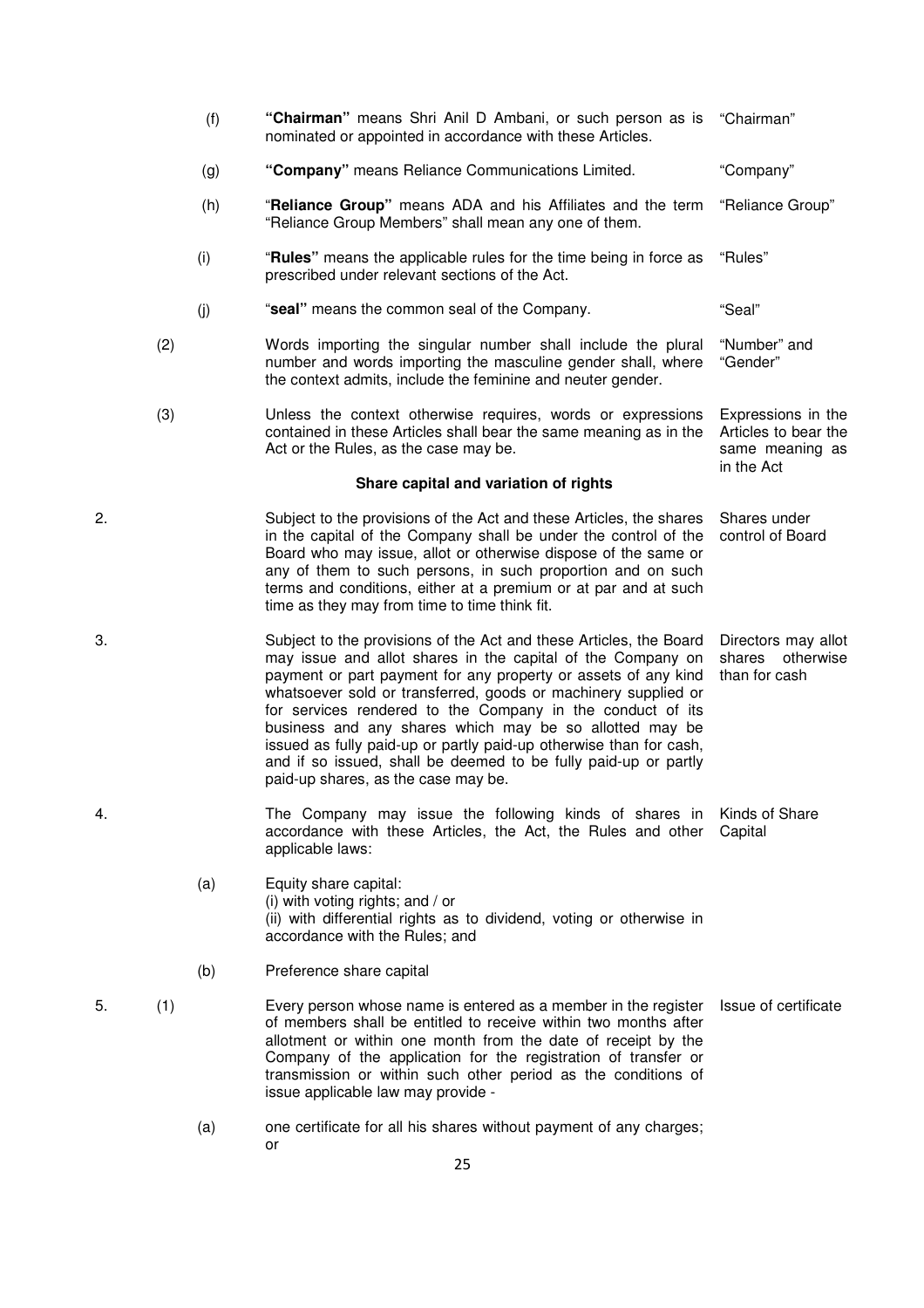- (b) several certificates, each for one or more of his shares, upon payment of such charges as may be fixed by the Board for each certificate after the first.
- (2) Every certificate shall be under the seal and shall specify the shares to which it relates and the amount paid-up thereon. Certificate to bear seal

Option to receive share certificate or hold shares with

Provisions as to

Issue of certificates to apply mutatis mutandis to debentures, etc.

Rules

depository

- (3) In respect of any share or shares held jointly by several persons, the Company shall not be bound to issue more than one certificate, and delivery of a certificate for a share to one of several joint holders shall be sufficient delivery to all such holders. One certificate for shares held jointly
- 6. A person subscribing to shares offered by the Company shall have the option either to receive certificates for such shares or hold the shares in a dematerialised state with a depository. Where a person opts to hold any share with the depository, the Company shall intimate such depository the details of allotment of the share to enable the depository to enter in its records the name of such person as the beneficial owner of that share. For the purposes of these Articles, the term "Depository" shall carry the meaning assigned to the term by the Depositories Act, 1996 or any subsequent amendement(s) thereto.
- 7. If any share certificate be worn out, defaced, mutilated or torn or if there be no further space on the back for endorsement of transfer, then upon production and surrender thereof to the Company, a new certificate may be issued in lieu thereof, and if any certificate is lost or destroyed then upon proof thereof to the satisfaction of the Company and on execution of such indemnity as the Board deems adequate, a new certificate in lieu thereof shall be given. Every certificate under this Article shall be issued on payment of fees for each certificate as may be fixed by the Board. Issue of new certificate in place of one defaced, lost or destroyed
- 8. The provisions of the foregoing Articles relating to issue of certificates shall mutatis mutandis apply to issue of certificates for any other securities including debentures (except where the Act otherwise requires) of the Company.
- 9. (1) The Company may exercise the powers of paying commissions conferred by the Act, to any person in connection with the subscription to its securities, provided that the rate per cent or the amount of the commission paid or agreed to be paid shall be disclosed in the manner required by the Act and the Rules. Power to pay commission in connection with securities issued
	- (2) The rate or amount of the commission shall not exceed the rate or amount prescribed in the Rules. Rate of commission in accordance with
	- (3) The commission may be satisfied by the payment of cash or the allotment of fully or partly paid shares or partly in one way and partly in the other. Mode of payment of commission
- 10 (1) If at any time the share capital is divided into different classes of Variation of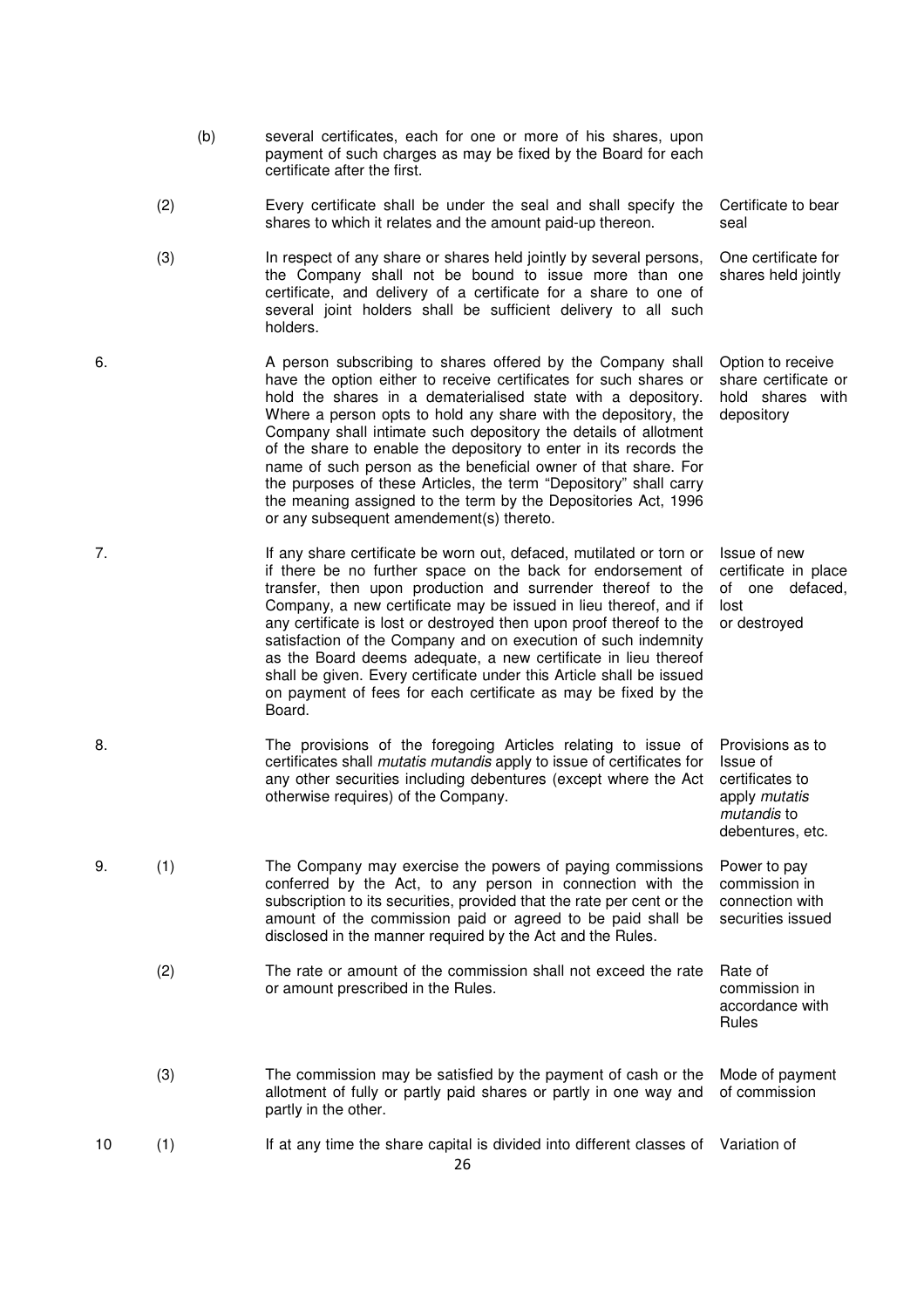shares, the rights attached to any class (unless otherwise provided by the terms of issue of the shares of that class) may, subject to the provisions of the Act, and whether or not the Company is being wound up, be varied with the consent in writing, of such number of the holders of the issued shares of that class, or with the sanction of a resolution passed at a separate meeting of the holders of the shares of that class, as prescribed by the Act. members' rights

rights of

- (2) To every such separate meeting, the provisions of these Articles relating to general meetings shall *mutatis mutandis* apply, but so that necessary quorum shall be at least two persons holding issued shares of the class in question. Provisions as to general meetings to apply mutatis mutandis to each meeting
- 11. The rights conferred upon the holders of the shares of any class issued with preferred or other rights shall not, unless otherwise expressly provided by the terms of issue of the shares of that class, be deemed to be varied by the creation or issue of further shares ranking pari passu therewith. Issue of further shares not to<br>affect rights of existing members
- 12. Subject to the provisions of the Act, the Board shall have the power to issue or re-issue preference shares of one or more classes which are liable to be redeemed, or converted to equity shares, on such terms and conditions and in such manner as determined by the Board in accordance with the Act. Power to issue redeemable preference shares
- 13. (1) The Board or the Company, as the case may be, may, in accordance with the Act and the Rules, issue further shares to - Further issue of share capital
	- (a) persons who, at the date of offer, are holders of equity shares of the Company; such offer shall be deemed to include a right exercisable by the person concerned to renounce the shares offered to him or any of them in favour of any other person; or
	- (b) employees under any scheme of employees' stock option; or
	- (c) any persons, whether or not those persons include the persons referred to in clause (a) or clause (b) above.
	- (2) A further issue of shares may be made in any manner whatsoever as the Board may determine including by way of preferential offer, private placement or otherwise, subject to and in accordance with the Act and the Rules. Mode of further issue of shares

### **Proxy**

- 14. (1) Any member entitled to attend and vote at a general meeting may do so either personally or through his constituted attorney or through another person as a proxy on his behalf, for that meeting. Member may vote in person or otherwise
	- (2) The instrument appointing a proxy and the power of attorney or other authority, if any, under which it is signed or a notarised copy of that power or authority, shall be deposited at the registered office of the Company not less than 48 hours before the time for holding the meeting or adjourned meeting at which Proxies when to be deposited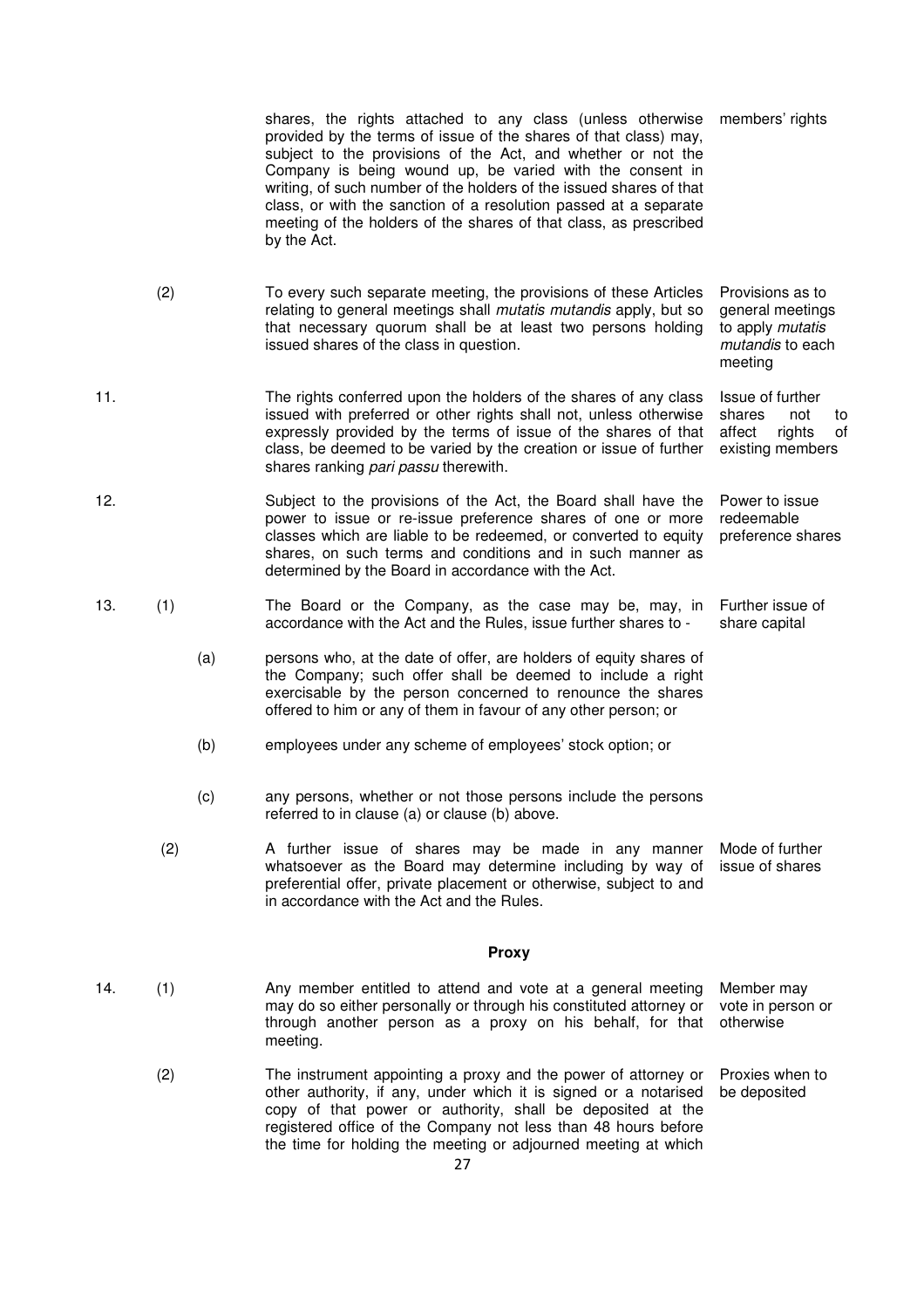|     |     |     | the person named in the instrument proposes to vote, and in<br>default the instrument of proxy shall not be treated as valid.                                                                                                                                                                                                |                                                                                |
|-----|-----|-----|------------------------------------------------------------------------------------------------------------------------------------------------------------------------------------------------------------------------------------------------------------------------------------------------------------------------------|--------------------------------------------------------------------------------|
| 15. |     |     | An instrument appointing a proxy shall be in the form as Form of proxy<br>prescribed in the Rules.                                                                                                                                                                                                                           |                                                                                |
| 16. |     |     | A vote given in accordance with the terms of an instrument of<br>proxy shall be valid, notwithstanding the previous death or<br>insanity of the principal or the revocation of the proxy or of the<br>authority under which the proxy was executed, or the transfer of<br>the shares in respect of which the proxy is given: | Proxy to be valid<br>notwithstanding<br>death of the<br>principal              |
|     |     |     | Provided that no intimation in writing of such death, insanity,<br>revocation or transfer shall have been received by the Company<br>at its office before the commencement of the meeting or<br>adjourned meeting at which the proxy is used.                                                                                |                                                                                |
|     |     |     | <b>Transfer of shares</b>                                                                                                                                                                                                                                                                                                    |                                                                                |
| 17. | (1) |     | The instrument of transfer of any share in the Company shall be<br>duly executed by or on behalf of both the transferor and<br>transferee.                                                                                                                                                                                   | Instrument of<br>transfer to be<br>executed by<br>transferor and<br>transferee |
|     | (2) |     | The transferor shall be deemed to remain a holder of the share<br>until the name of the transferee is entered in the register of<br>members in respect thereof.                                                                                                                                                              |                                                                                |
| 18. |     |     | The Board may, subject to the right of appeal conferred by the<br>Act decline to register -                                                                                                                                                                                                                                  | Board may refuse<br>to register transfer                                       |
|     |     | (a) | the transfer of a share, not being a fully paid share, to a person of<br>whom they do not approve; or                                                                                                                                                                                                                        |                                                                                |
|     |     | (b) | any transfer of shares on which the Company has a lien.                                                                                                                                                                                                                                                                      |                                                                                |
| 19. |     |     | In case of shares held in physical form, the Board may decline to<br>recognise any instrument of transfer unless -                                                                                                                                                                                                           | Board may decline<br>to recognise<br>instrument of<br>transfer                 |
|     |     | (a) | the instrument of transfer is duly executed and is in the form as<br>prescribed in the Rules made under the Act;                                                                                                                                                                                                             |                                                                                |
|     |     | (b) | the instrument of transfer is accompanied by the certificate of the<br>shares to which it relates, and such other evidence as the Board<br>may reasonably require to show the right of the transferor to<br>make the transfer; and                                                                                           |                                                                                |
|     |     | (c) | the instrument of transfer is in respect of only one class of<br>shares.                                                                                                                                                                                                                                                     |                                                                                |
| 20. |     |     | On giving previous notice in accordance with the Act and Rules<br>made thereunder or other provisions of law, the registration of<br>transfers may be suspended at such times and for such periods<br>as the Board may from time to time determine:                                                                          | Transfer of shares<br>when suspended                                           |
|     |     |     | Provided that such registration shall not be suspended for more<br>than thirty days at any one time or for more than forty five days in                                                                                                                                                                                      |                                                                                |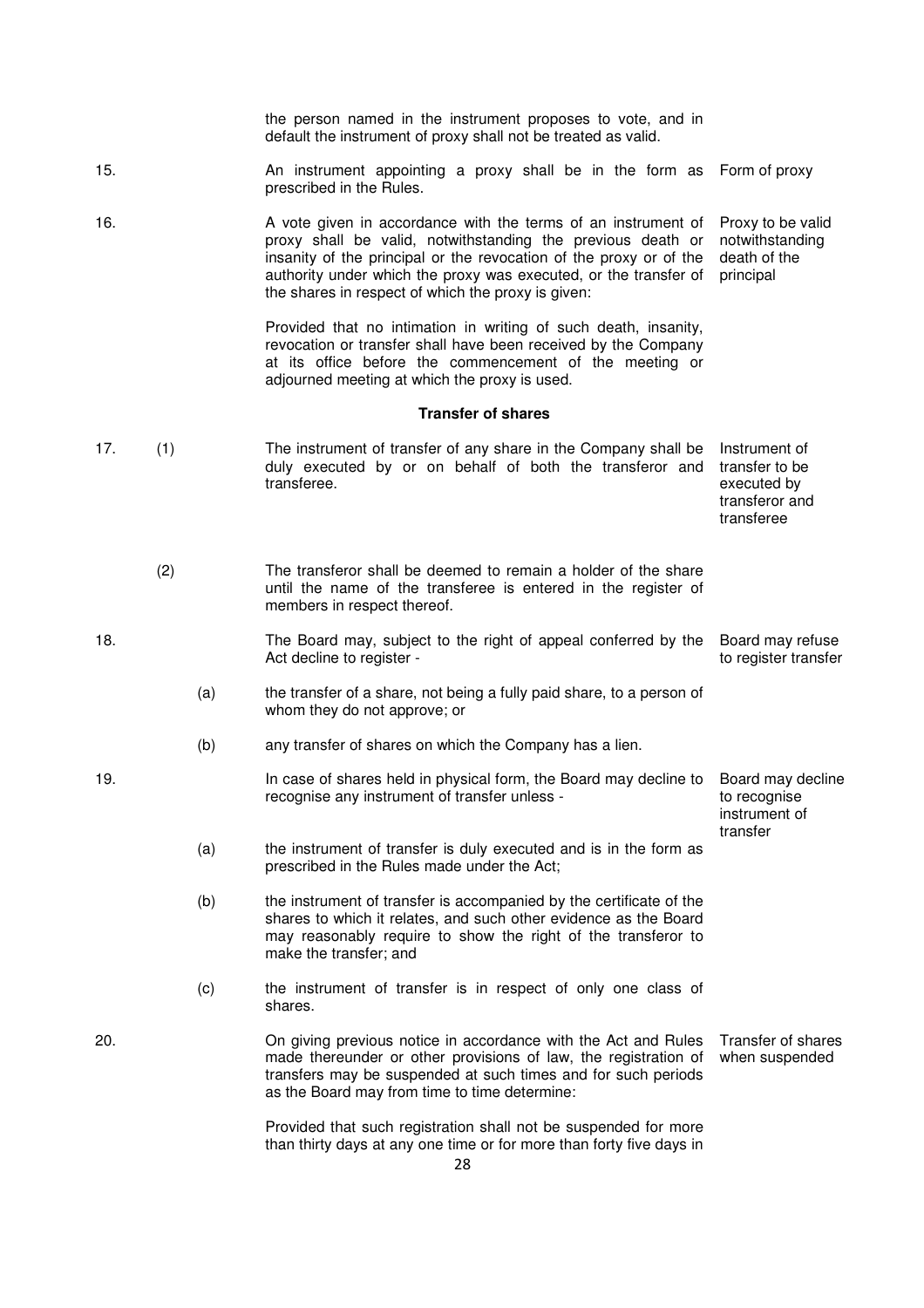the aggregate in any year, unless permissible under the applicable provisions of law.

21. The provisions of these Articles relating to transfer of shares shall mutatis mutandis apply to any other securities including debentures of the Company.

Provisions as to transfer of shares to apply mutatis mutandis to Debentures, etc.

#### **Transmission of shares**

- 22. (1) On the death of a member, the survivor or survivors where the member was a joint holder, and his nominee or nominees or legal representatives where he was a sole holder, shall be the only persons recognised by the Company as having any title to his interest in the shares. Title to shares on death of a member (2) Nothing in clause (1) shall release the estate of a deceased joint Estate of
	- holder from any liability in respect of any share which had been jointly held by him with other persons. deceased member liable **Transmission**
- 23. (1) Any person becoming entitled to a share in consequence of the death or insolvency of a member may, upon such evidence being produced as may from time to time properly be required by the Board and subject as hereinafter provided, elect, either - Clause
	- (a) to be registered himself as holder of the share; or
	- (b) to make such transfer of the share as the deceased or insolvent member could have made.
	- (2) The Board shall, in either case, have the same right to decline or suspend registration as it would have had, if the deceased or insolvent member had transferred the share before his death or insolvency. Board's right unaffected
	- (3) The Company shall be fully indemnified by such person from all liability, if any, arising out of actions taken by the Board to give effect to such registration or transfer. Indemnity to the Company
- 24. (1) If the person so becoming entitled shall elect to be registered as holder of the share himself, he shall deliver or send to the Company a notice in writing signed by him stating that he so elects. Right to election of holder of share
	- (2) If the person aforesaid shall elect to transfer the share, he shall testify his election by executing a transfer of the share. Manner of testifying election
	- (3) All the limitations, restrictions and provisions of these regulations relating to the right to transfer and the registration of transfers of shares shall be applicable to any such notice or transfer as aforesaid as if the death or insolvency of the member had not occurred and the notice or transfer were a transfer signed by that member. Limitations applicable to notice
- 25. A person becoming entitled to a share by reason of the death or insolvency of the holder shall be entitled to the same dividends and other advantages to which he would be entitled if he were the registered holder of the share, except that he shall not, before Claimant to be entitled to same advantage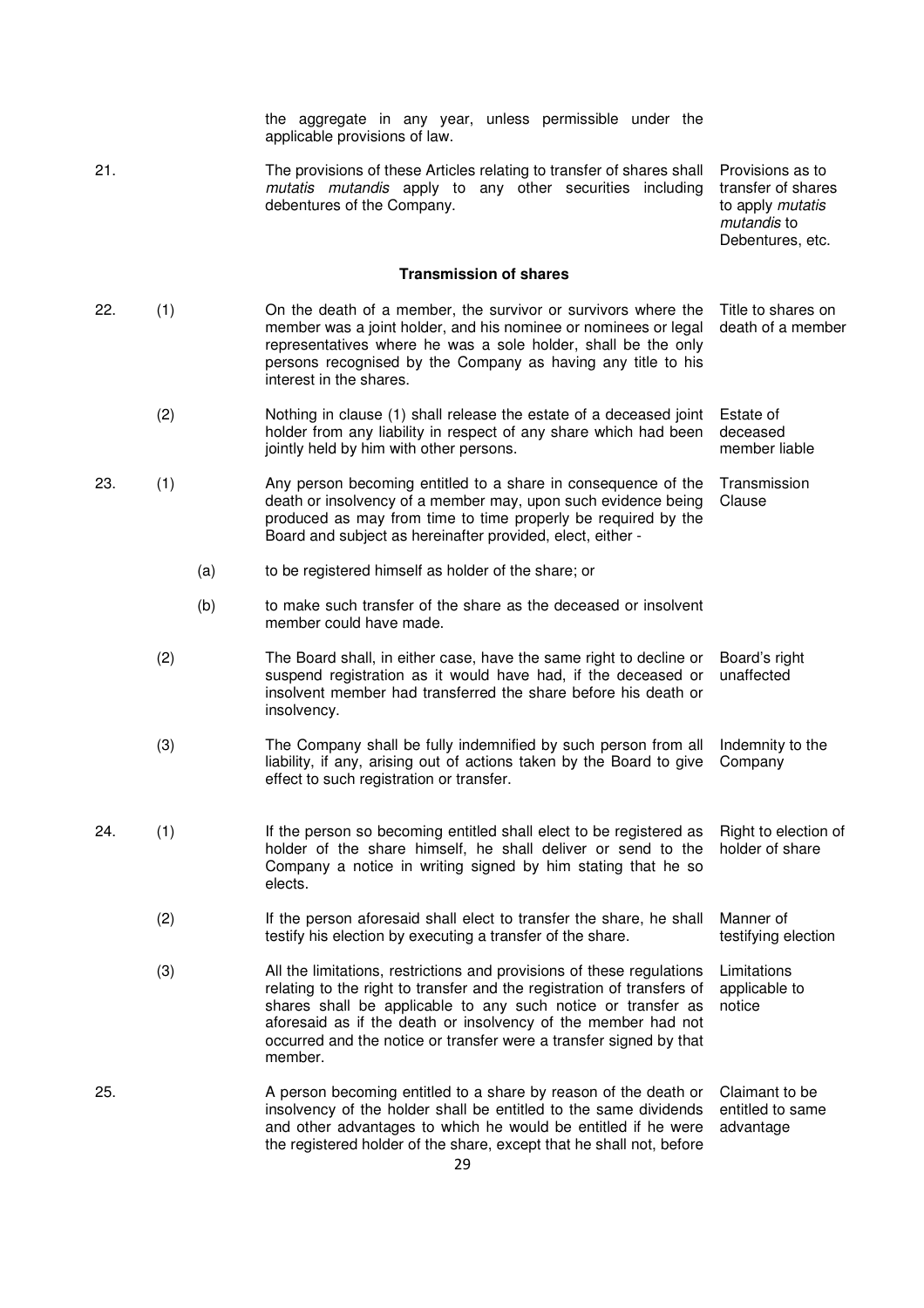being registered as a member in respect of the share, be entitled in respect of it to exercise any right conferred by membership in relation to meetings of the Company:

 Provided that the Board may, at any time, give notice requiring any such person to elect either to be registered himself or to transfer the share, and if the notice is not complied with within ninety days, the Board may thereafter withhold payment of all dividends, bonuses or other monies payable in respect of the share, until the requirements of the notice have been complied with.

26. The provisions of these Articles relating to transmission by operation of law shall mutatis mutandis apply to any other securities including debentures of the Company. Provisions as to transmission to apply mutatis

mutandis to debentures, etc.

### **Calls on shares**

27. (1) The Board may, from time to time, make calls upon the members in respect of any monies unpaid on their shares (whether on account of the nominal value of the shares or by way of premium) and not by the conditions of allotment thereof made payable at fixed times. Board may make calls (2) Each member shall, subject to receiving at least fourteen days' notice specifying the time or times and place of payment, pay to the Company, at the time or times and place so specified, the amount called on his shares. Notice of call (3) The Board may, from time to time, at its discretion, extend the time fixed for the payment of any call in respect of one or more members as the Board may deem appropriate in any circumstances. Board may extend time for payment (4) A call may be revoked or postponed at the discretion of the Board. Revocation or postponement of call 28. A call shall be deemed to have been made at the time when the resolution of the Board authorising the call was passed and may be required to be paid by installments. Call to take effect from date of resolution 29. The joint holders of a share shall be jointly and severally liable to pay all calls in respect thereof. Liability of joint holders of shares 30. (1) If a sum called in respect of a share is not paid before or on the day appointed for payment thereof (the "due date"), the person from whom the sum is due shall pay interest thereon from the due date to the time of actual payment at such rate as may be fixed by the Board. When interest on call or installment payable (2) The Board shall be at liberty to waive payment of any such interest wholly or in part. Board may waive interest 31. (1) Any sum which by the terms of issue of a share becomes payable on allotment or at any fixed date, whether on account of the nominal value of the share or by way of premium, shall, for the purposes of these Articles, be deemed to be a call duly made Sums deemed to be calls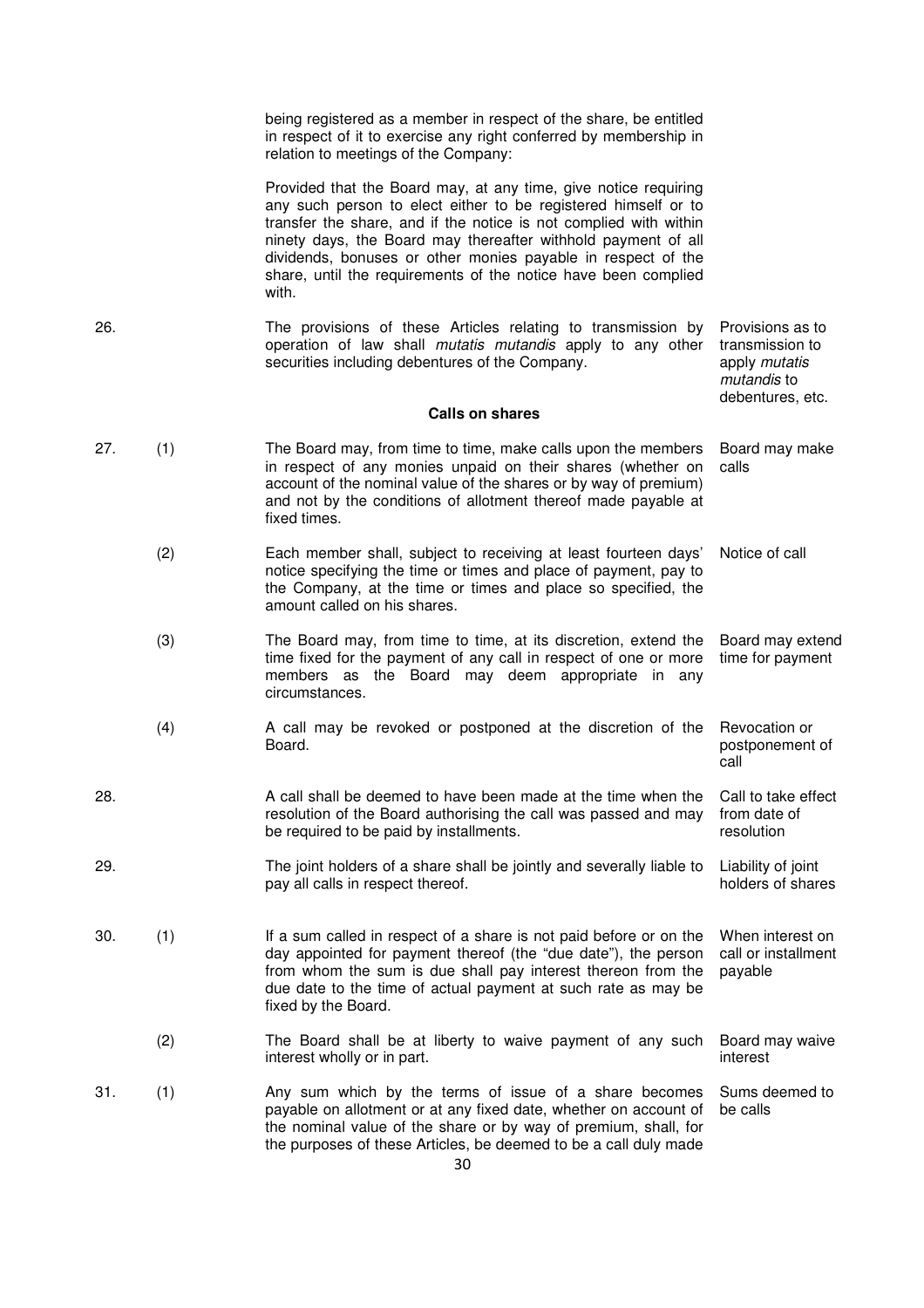and payable on the date on which by the terms of issue such sum becomes payable.

> anticipation of calls may carry interest

Calls on shares of same class to be on uniform basis

- (2) In case of non-payment of such sum, all the relevant provisions of these Articles as to payment of interest and expenses, forfeiture or otherwise shall apply as if such sum had become payable by virtue of a call duly made and notified. Effect of nonpayment of sums
- 32. The Board Payment in (a) may, if it thinks fit, receive from any member willing to advance the same, all or any part of the monies uncalled and unpaid upon any shares held by him; and
	- (b) upon all or any of the monies so advanced, may (until the same would, but for such advance, become presently payable) pay interest at such rate as may be fixed by the Board. Nothing contained in this clause shall confer on the member (a) any right to participate in profits or dividends or (b) any voting rights in respect of the moneys so paid by him until the same would, but for such payment, become presently payable by him.
- 33. If by the conditions of allotment of any shares, the whole or part of the amount of issue price thereof shall be payable by installments, then every such installment shall, when due, be paid to the Company by the person who, for the time being and from time to time, is or shall be the registered holder of the share or the legal representative of a deceased registered holder. Installments on shares to be duly paid
- 34. All calls shall be made on a uniform basis on all shares falling under the same class.

**Explanation:** Shares of the same nominal value on which different amounts have been paid-up shall not be deemed to fall under the same class.

- 35. Neither a judgment nor a decree in favour of the Company for calls or other moneys due in respect of any shares nor any part payment or satisfaction thereof nor the receipt by the Company of a portion of any money which shall from time to time be due from any member in respect of any shares either by way of principal or interest nor any indulgence granted by the Company in respect of payment of any such money shall preclude the forfeiture of such shares as herein provided. Partial payment not to preclude forfeiture
- 36. The provisions of these Articles relating to calls shall *mutatis* mutandis apply to any other securities including debentures of the Company. Provisions as to calls to apply mutatis mutandis to debentures, etc.

### **Alteration of capital**

- 37. Subject to the provisions of the Act, the Company may, by ordinary resolution - Power to alter share capital
	- (a) increase the share capital by such sum, to be divided into shares of such amount as it thinks expedient;
	- (b) consolidate and divide all or any of its share capital into shares of larger amount than its existing shares: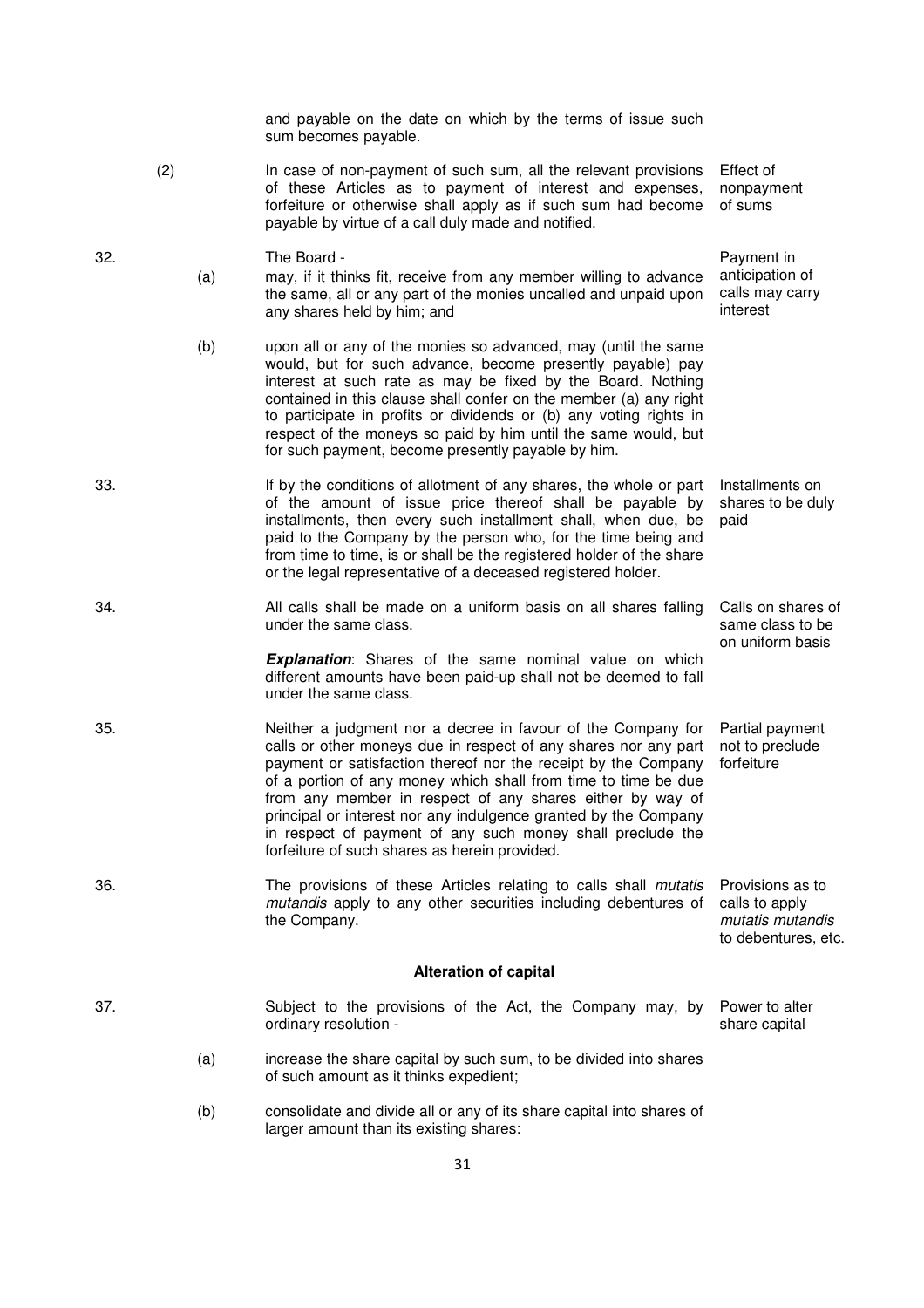- (c) convert all or any of its fully paid-up shares into stock, and reconvert that stock into fully paid-up shares of any denomination;
- (d) sub-divide its existing shares or any of them into shares of smaller amount than is fixed by the memorandum;
- (e) cancel any shares which, at the date of the passing of the resolution, have not been taken or agreed to be taken by any person.

38. Where shares are converted into stock: Shares may be

 (a) the holders of stock may transfer the same or any part thereof in the same manner as, and subject to the same Articles under which, the shares from which the stock arose might before the conversion have been transferred, or as near thereto as circumstances admit:

> Provided that the Board may, from time to time, fix the minimum amount of stock transferable, so, however, that such minimum shall not exceed the nominal amount of the shares from which the stock arose;

- (b) the holders of stock shall, according to the amount of stock held by them, have the same rights, privileges and advantages as regards dividends, voting at meetings of the Company, and other matters, as if they held the shares from which the stock arose; but no such privilege or advantage (except participation in the dividends and profits of the Company and in the assets on winding up) shall be conferred by an amount of stock which would not, if existing in shares, have conferred that privilege or advantage; Right of
- (c) such of these Articles of the Company as are applicable to paidup shares shall apply to stock and the words "share" and "shareholder"/"member" shall include "stock" and "stock-holder" respectively.
- 39. The Company may, by resolution as prescribed by the Act, reduce in any manner and in accordance with the provisions of the Act and the Rules, — Reduction of capital
	- (a) its share capital; and/or
	- (b) any capital redemption reserve account; and/or
	- (c) any securities premium account; and/or
	- (d) any other reserve in the nature of share capital.

### **Capitalisation of profits**

- 40. (1) The Company by ordinary resolution in general meeting may, Capitalisation upon the recommendation of the Board, resolve —
	- 32 (a) that it is desirable to capitalise any part of the amount for the time being standing to the credit of any of the Company's reserve

converted into stock

stockholders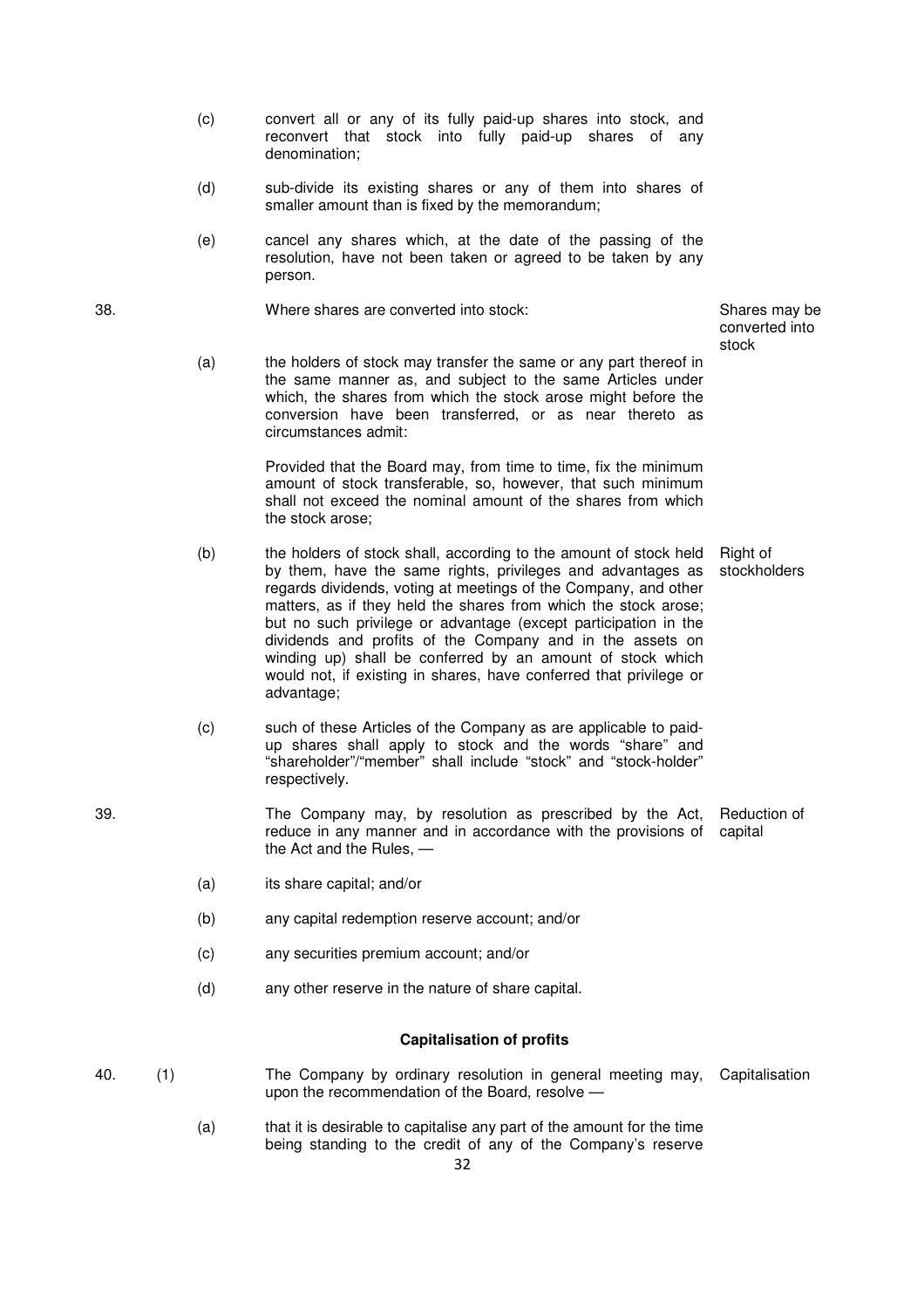accounts, or to the credit of the profit and loss account, or otherwise available for distribution; and

- (b) that such sum be accordingly set free for distribution in the manner specified in clause (2) below amongst the members who would have been entitled thereto, if distributed by way of dividend and in the same proportions.
- (2) The sum aforesaid shall not be paid in cash but shall be applied, subject to the provision contained in clause (3) below, either in or towards : Sum how applied
	- (a) paying up any amounts for the time being unpaid on any shares held by such members respectively;
	- (b) paying up in full, unissued shares or other securities of the Company to be allotted and distributed, credited as fully paid-up, to and amongst such members in the proportions aforesaid;
	- (c) partly in the way specified in sub-clause (A) and partly in that specified in sub-clause (B).
- (3) A securities premium account and a capital redemption reserve account or any other permissible reserve account may, for the purposes of this Article, be applied in the paying up of unissued shares to be issued to members of the Company as fully paid bonus shares;
- (4) The Board shall give effect to the resolution passed by the Company in pursuance of this Article.
- 41.
- (1) Whenever such a resolution as aforesaid shall have been passed, the Board shall - Powers of the Board for
	- (a) make all appropriations and applications of the amounts resolved to be capitalised thereby, and all allotments and issues of fully paid shares or other securities, if any; and
	- (b) generally do all acts and things required to give effect thereto.
- (2) The Board shall have power— Board's power to be a state of the Board's power to

issue fractional certificate/coupon etc.

capitalisation

- (a) to make such provisions, by the issue of fractional certificates/coupons or by payment in cash or otherwise as it thinks fit, for the case of shares or other securities becoming distributable infractions; and
- (b) to authorise any person to enter, on behalf of all the members entitled thereto, into an agreement with the Company providing for the allotment to them respectively, credited as fully paid-up, of any further shares or other securities to which they may be entitled upon such capitalisation, or as the case may require, for the payment by the Company on their behalf, by the application thereto of their respective proportions of profits resolved to be capitalised, of the amount or any part of the amounts remaining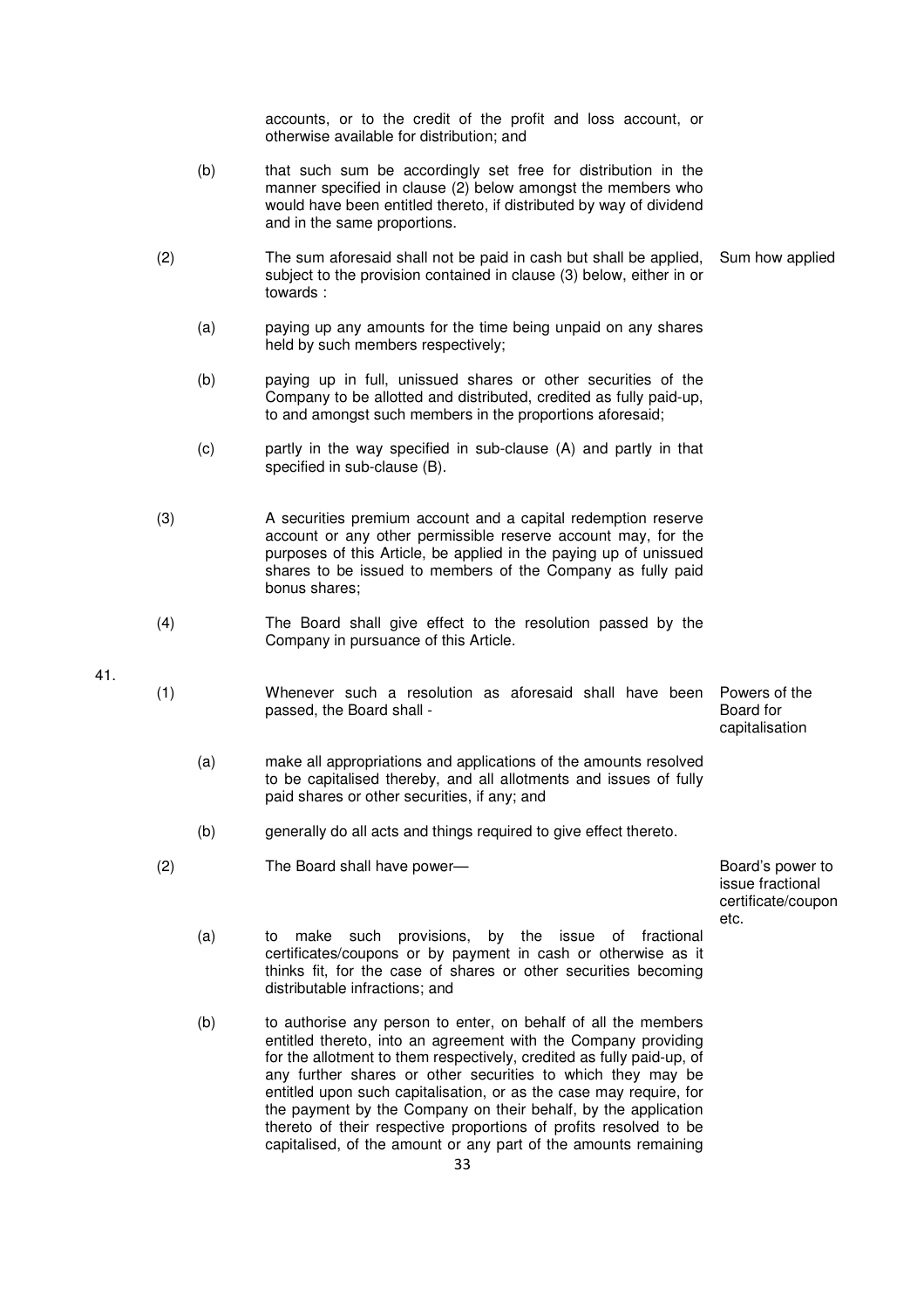unpaid on their existing shares.

 (3) Any agreement made under such authority shall be effective and binding on such members. Agreement binding on members

## **General meetings**

| 42. | All general meetings other than annual general meeting shall be |
|-----|-----------------------------------------------------------------|
|     | called extraordinary general meeting.                           |

43. The Board may, whenever it thinks fit, call an extraordinary general meeting.

# **Proceedings at general meetings**

| 44. | (1) | No business shall be transacted at any general meeting unless a<br>quorum of members is present at the time when the meeting<br>proceeds to business.                                                                                                                                                                                                                                       | Presence of<br>Quorum                                                  |
|-----|-----|---------------------------------------------------------------------------------------------------------------------------------------------------------------------------------------------------------------------------------------------------------------------------------------------------------------------------------------------------------------------------------------------|------------------------------------------------------------------------|
|     | (2) | No business shall be discussed or transacted at any general<br>meeting except election of Chairman whilst the chair is vacant.                                                                                                                                                                                                                                                              | Business confined<br>to election of<br>Chairman whilst<br>chair vacant |
|     | (3) | The quorum for a general meeting shall be as provided in the<br>Act.                                                                                                                                                                                                                                                                                                                        | Quorum for<br>general meeting                                          |
| 45. |     | The Chairman of the Board shall preside as the Chairman at<br>every general meeting of the Company. In absence of the<br>Chairman, or if he is not present within fifteen minutes after the<br>time appointed for holding the meeting, or is unwilling to act as<br>Chairman of the meeting, the Vice-Chairman of the Board, shall<br>preside as Chairman of the meeting.                   | Chairman of the<br>General meetings                                    |
| 46. |     | If there is no Chairman or Vice Chairman, or none of them are<br>present within fifteen minutes after the time appointed for holding<br>the meeting, or are unwilling to act as Chairman of the meeting,<br>the directors present shall elect one of their number to be the<br>Chairman of the meeting.                                                                                     | Directors to elect a<br>Chairman                                       |
| 47. |     | If at any meeting no Director is willing to act as Chairman or if no<br>director is present within fifteen minutes after the time appointed<br>for holding the meeting, the members present shall choose one<br>of their number to be the Chairman of the meeting. No business<br>shall be discussed at any General Meeting except the election of<br>a Chairman while the chair is vacant. | Members to elect<br>a Chairman                                         |
| 48. | (1) | On any business at any general meeting, in case of an equality of<br>votes, whether on a show of hands or electronically or on a poll,<br>the Chairman shall have a second or casting vote.                                                                                                                                                                                                 | Casting vote of<br>Chairman at<br>general meeting                      |
|     | (2) | The Chairman of any Meeting shall be the sole judge of the<br>validity of every vote tendered at such Meeting. The Chairman<br>present at the taking of a poll shall be in the sole judge of the<br>validity of every vote tendered at such poll.                                                                                                                                           | Chairman to judge<br>validity of votes                                 |
|     | (3) | The Members shall exercise their voting rights to ensure that the<br>Act and/or these Articles are implemented and acted upon by the                                                                                                                                                                                                                                                        | <b>Exercise of Voting</b><br>Rights by                                 |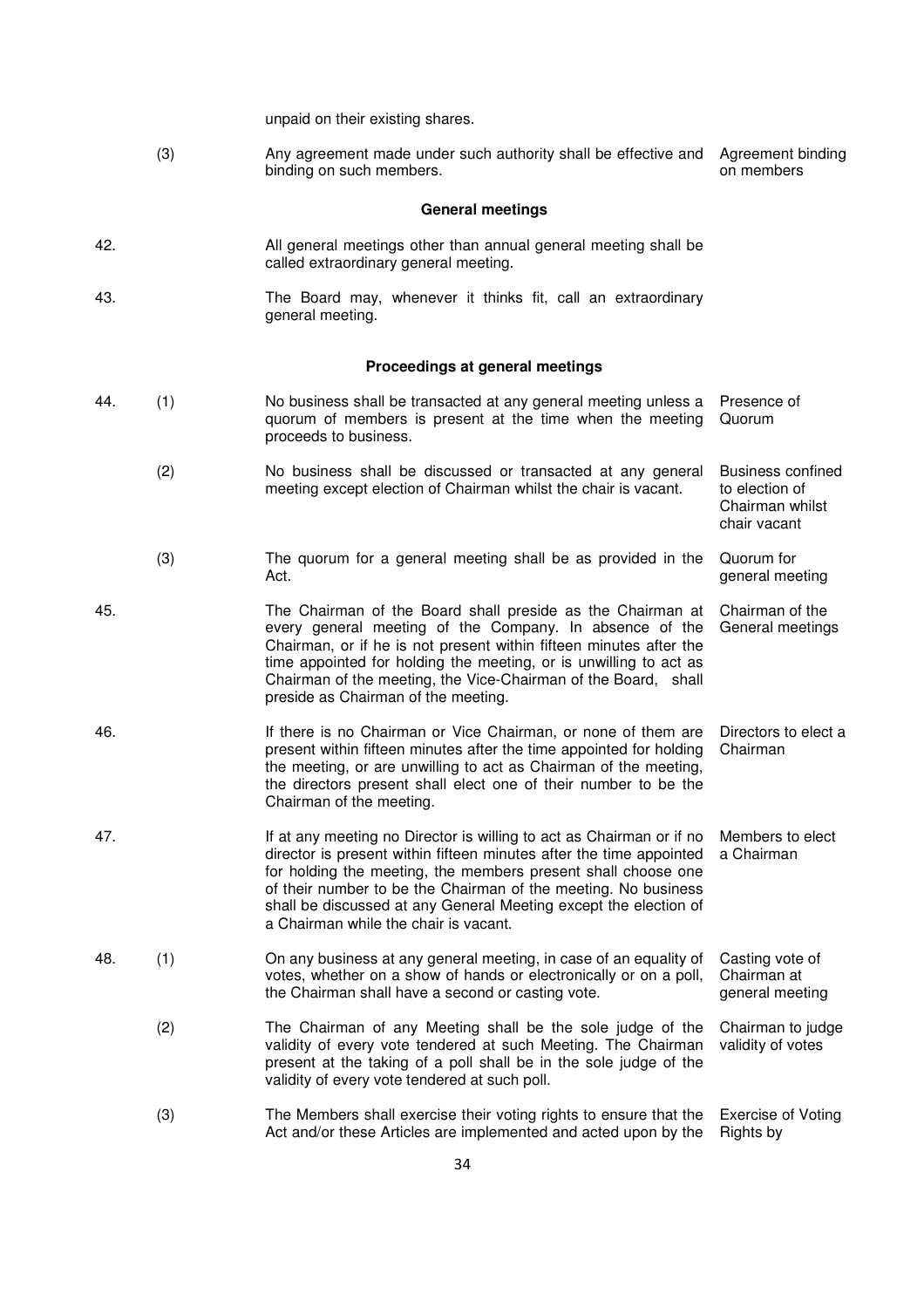|     |     |     | Members, and by the Company and to prevent the taking of any<br>action by the Company or by any Member, which is contrary to or<br>with a view or intention to evade or defeat the terms as contained<br>in these Articles.                                                                                                                                                                                                                                                                                                      | <b>Members</b>                                                                         |
|-----|-----|-----|----------------------------------------------------------------------------------------------------------------------------------------------------------------------------------------------------------------------------------------------------------------------------------------------------------------------------------------------------------------------------------------------------------------------------------------------------------------------------------------------------------------------------------|----------------------------------------------------------------------------------------|
| 49. | (1) |     | The Company shall cause minutes of the proceedings of every<br>general meeting of any class of members or creditors and every<br>resolution passed by postal ballot to be prepared and signed in<br>such manner as may be prescribed by the Rules and kept by<br>making within the prescribed time of the conclusion of every such<br>meeting concerned or passing of resolution by postal ballot<br>entries thereof in books kept for that purpose with their pages<br>consecutively numbered.                                  | Minutes of<br>proceedings of<br>meetings and<br>resolutions passed<br>by postal ballot |
|     | (2) |     | There shall not be included in the minutes any matter which, in<br>the opinion of the Chairman of the meeting -                                                                                                                                                                                                                                                                                                                                                                                                                  | Certain matters<br>not to be included<br>in Minutes                                    |
|     |     | (a) | is, or could reasonably be regarded, as defamatory of any<br>person; or                                                                                                                                                                                                                                                                                                                                                                                                                                                          |                                                                                        |
|     |     | (b) | is irrelevant or immaterial to the proceedings; or                                                                                                                                                                                                                                                                                                                                                                                                                                                                               |                                                                                        |
|     |     | (c) | is detrimental to the interests of the Company.                                                                                                                                                                                                                                                                                                                                                                                                                                                                                  |                                                                                        |
|     | (3) |     | The Chairman shall exercise an absolute discretion in regard to<br>the inclusion or non-inclusion of any matter in the minutes on the<br>grounds specified in the aforesaid clause.                                                                                                                                                                                                                                                                                                                                              | Discretion of<br>Chairman in<br>relation to Minutes                                    |
|     | (4) |     | The minutes of the meeting kept in accordance with the<br>provisions of the Act shall be evidence of the proceedings<br>recorded therein.                                                                                                                                                                                                                                                                                                                                                                                        | Minutes to be<br>evidence                                                              |
| 50. | (1) |     | The books containing the minutes of the proceedings of any<br>general meeting of the Company or a resolution passed by postal<br>ballot shall:                                                                                                                                                                                                                                                                                                                                                                                   | Inspection of<br>minute books of<br>general meeting                                    |
|     |     | (a) | be kept at the registered office of the Company; and                                                                                                                                                                                                                                                                                                                                                                                                                                                                             |                                                                                        |
|     |     | (b) | be open to inspection of any member without charge, during<br>11.00 a.m. to 1.00 p.m. on all working days other than Saturdays.                                                                                                                                                                                                                                                                                                                                                                                                  |                                                                                        |
|     | (2) |     | Any member shall be entitled to be furnished, within the time<br>prescribed by the Act, after he has made a request in writing in<br>that behalf to the Company and on payment of such fees as may<br>be fixed by the Board, with a copy of any minutes referred to in<br>clause (1) above                                                                                                                                                                                                                                       | Members may<br>obtain copy of<br>minutes                                               |
| 51. |     |     | The Board, and also any person(s) authorised by it, may take any<br>action before the commencement of any general meeting, or any<br>meeting of a class of members in the Company, which they may<br>think fit to ensure the security of the meeting, the safety of people<br>attending the meeting, and the future orderly conduct of the<br>meeting. Any decision made in good faith under this Article shall<br>be final, and rights to attend and participate in the meeting<br>concerned shall be subject to such decision. | Powers to arrange<br>security at<br>meetings                                           |

# **Adjournment of meeting**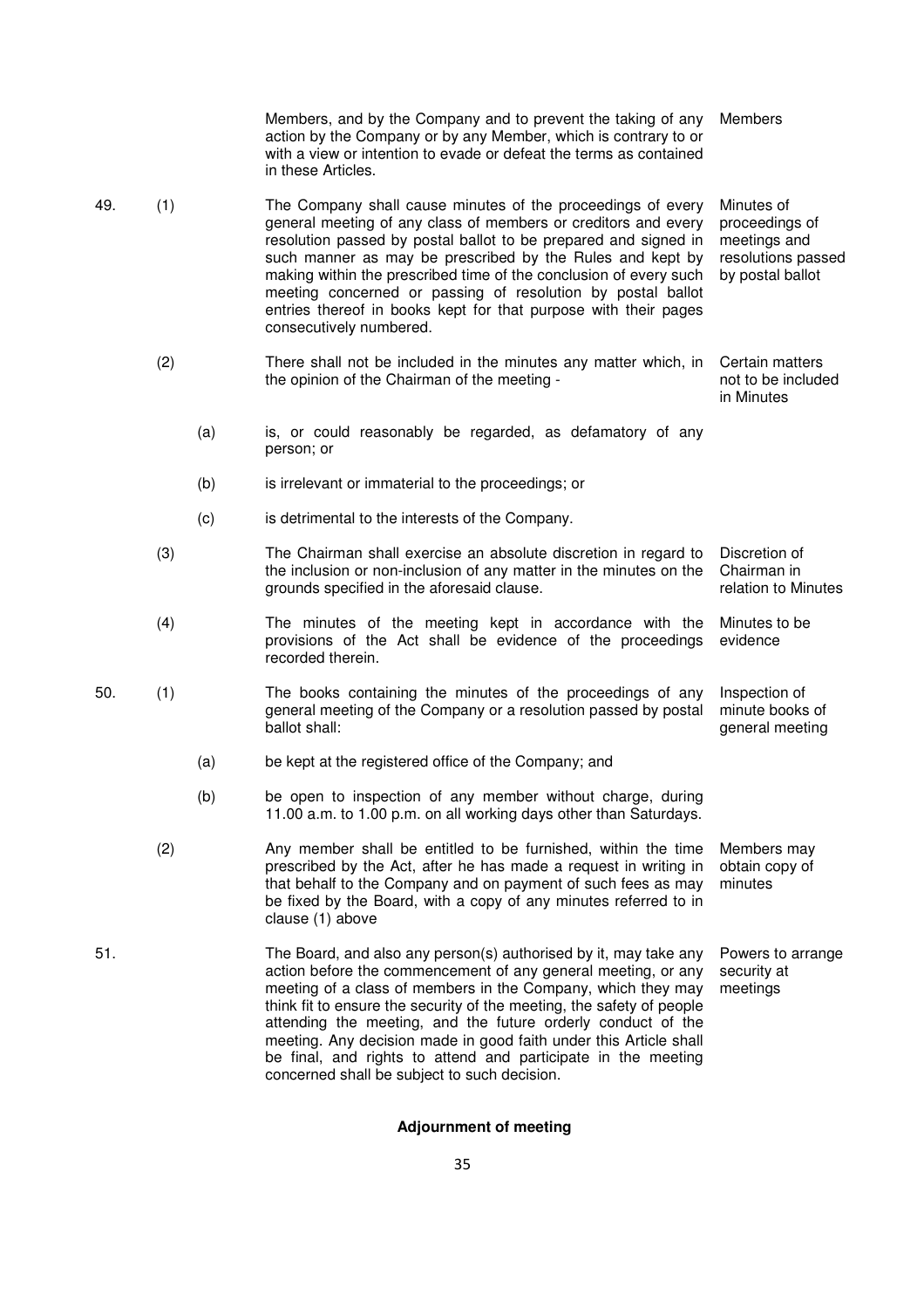- 52. (1) The Chairman may, suo motu, adjourn the meeting from time to time and from place to place. Chairman may adjourn the
	- (2) No business shall be transacted at any adjourned meeting other than the business left unfinished at the meeting from which the adjournment took place. Business at adjourned meeting
	- (3) When a meeting is adjourned for thirty days or more, notice of the adjourned meeting shall be given as in the case of an original meeting. Notice of adjourned meeting

meeting

 (4) Save as aforesaid, and save as provided in the Act, it shall not be necessary to give any notice of an adjournment or of the business to be transacted at an adjourned meeting. Notice of adjourned meeting not required

### **Voting rights**

- 53. Subject to any rights or restrictions for the time being attached to any class or classes of shares -
	- (a) on a show of hands, every member present in person shall have one vote; and
	- (b) on a poll, the voting rights of members shall be in proportion to his share in the paid-up equity share capital of the company.
- 54. A member may exercise his vote at a meeting by electronic means in accordance with the Act and shall vote only once. Voting through electronic means
- 55. (1) In the case of joint holders, the vote of the senior who tenders a vote, whether in person or by proxy, shall be accepted to the exclusion of the votes of the other joint holders. Vote of joint holders
	- (2) For this purpose, seniority shall be determined by the order in which the names stand in the register of members. Seniority of names
- 56. A member of unsound mind, or in respect of whom an order has been made by any court having jurisdiction in lunacy, may vote, whether on a show of hands or on a poll, by his committee or other legal guardian, and any such committee or guardian may, on a poll, vote by proxy. If any member be a minor, the vote in respect of his share or shares shall be by his guardian or any one of his guardians. How members non compos mentis and minor may vote
- 57. Subject to the provisions of the Act and other provisions of these Articles, any person entitled under the Transmission Clause to any shares may vote at any general meeting in respect thereof as if he was the registered holder of such shares, provided that at least 48 (forty eight) hours before the time of holding the meeting or adjourned meeting, as the case may be, at which he proposes to vote, he shall duly satisfy the Board of his right to such shares unless the Board shall have previously admitted his right to vote at such meeting in respect thereof. Votes in respect of shares of deceased or insolvent members, etc.
- 58. Any business other than that upon which a poll has been demanded may be proceeded with, pending the taking of the poll. Business may proceed pending poll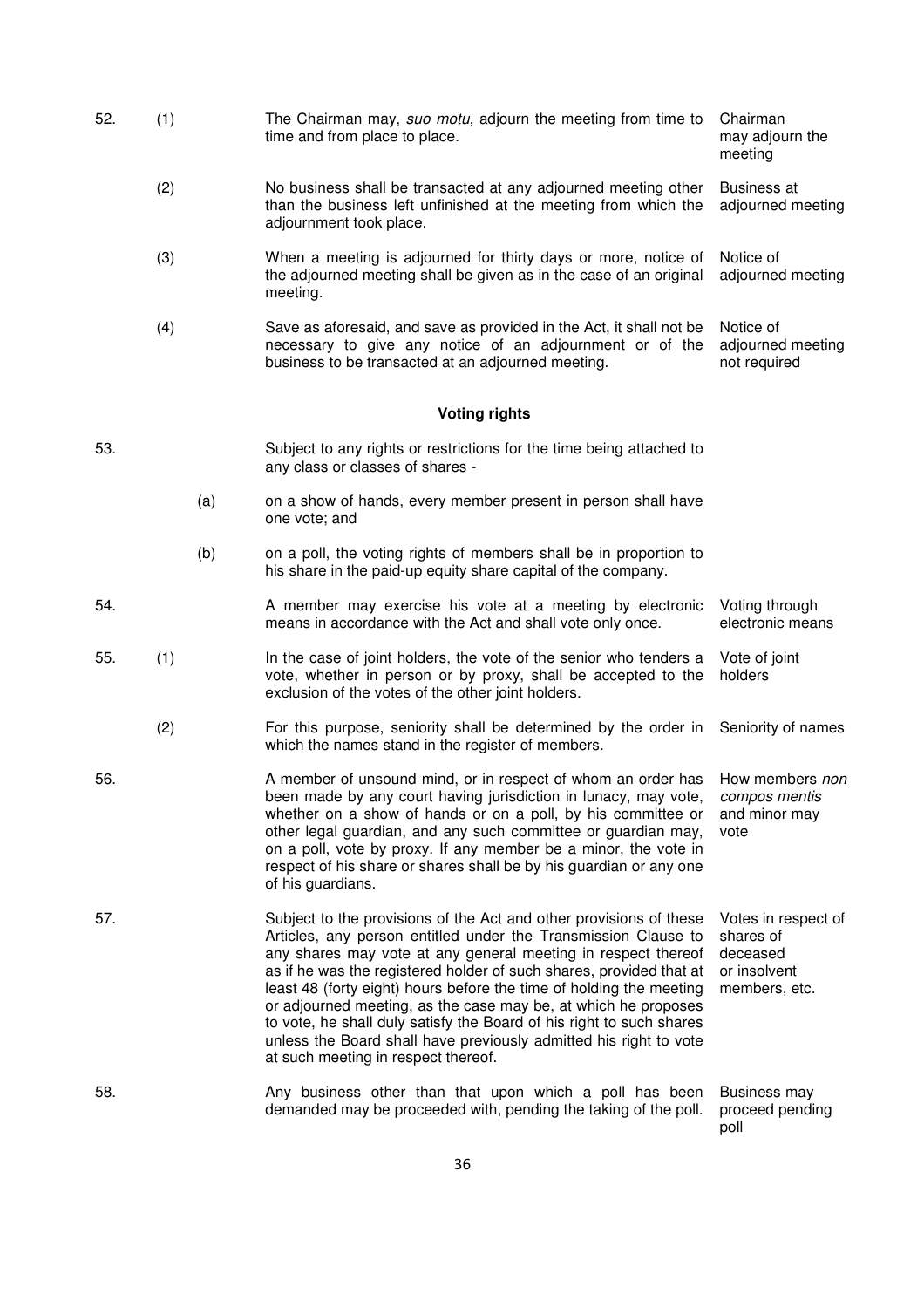| 59. |     |     | No member shall be entitled to vote at any general meeting<br>unless all calls or other sums presently payable by him in respect<br>of shares in the Company have been paid or in regard to which<br>the Company has exercised any right of lien.                                                                                                         | Restriction on<br>voting rights                                             |
|-----|-----|-----|-----------------------------------------------------------------------------------------------------------------------------------------------------------------------------------------------------------------------------------------------------------------------------------------------------------------------------------------------------------|-----------------------------------------------------------------------------|
| 60. |     |     | A member is not prohibited from exercising his voting on the<br>ground that he has not held his share or other interest in the<br>Company for any specified period preceding the date on which<br>the vote is taken, or on any other ground not being a ground set<br>out in the preceding Article.                                                       | Restriction on<br>exercise of voting<br>rights in other<br>cases to be void |
| 61. |     |     | Any member whose name is entered in the register of members<br>of the Company shall enjoy the same rights and be subject to the<br>same liabilities as all other members of the same class.                                                                                                                                                               | Equal rights of<br>members                                                  |
|     |     |     | <b>Board of Directors</b>                                                                                                                                                                                                                                                                                                                                 |                                                                             |
| 62. |     |     | Unless otherwise determined by the Company in general<br>meeting, the number of directors shall not be less than 3 (three)<br>and shall not be more than 15 (fifteen).                                                                                                                                                                                    | <b>Board of Directors</b>                                                   |
| 63. |     |     | The Board shall have the power to determine the directors whose<br>period of office is or is not liable to determination by retirement of<br>directors by rotation.                                                                                                                                                                                       | Directors not<br>liable to retire by<br>rotation                            |
| 64. | (1) |     | The remuneration of the directors shall, in so far as it consists of<br>a monthly payment, be deemed to accrue from day-to-day.                                                                                                                                                                                                                           | Remuneration of<br>directors                                                |
|     | (2) |     | The remuneration payable to the directors, including any<br>managing or whole-time director or manager, if any, shall be<br>determined in accordance with and subject to the provisions of<br>the Act by a resolution passed by the Members.                                                                                                              | Remuneration to<br>require members'<br>consent                              |
|     | (3) |     | In addition to the remuneration payable to them in pursuance of<br>the Act, the directors may be paid all travelling, hotel and other<br>expenses properly incurred by them-                                                                                                                                                                              | Travelling and<br>other expenses                                            |
|     |     | (a) | in attending and returning from meetings of the Board of<br>Directors or any committee thereof or general meetings of the<br>Company; or                                                                                                                                                                                                                  |                                                                             |
|     |     | (b) | in connection with the business of the Company.                                                                                                                                                                                                                                                                                                           |                                                                             |
| 65. |     |     | All cheques, promissory notes, drafts, hundis, bills of exchange<br>and other negotiable instruments, and all receipts for monies paid<br>to the Company, shall be signed, drawn, accepted, endorsed, or<br>otherwise executed, as the case may be, by such person and in<br>such manner as the Board shall from time to time by resolution<br>determine. | Execution of<br>negotiable<br>instruments                                   |
| 66. | (1) |     | Subject to the provisions of the Act, the Board shall have power<br>at any time, and from time to time, to appoint a person as an<br>additional director, provided the number of the directors and<br>additional directors together shall not at any time exceed the<br>maximum strength fixed for the Board by the Articles.                             | Appointment<br>of additional<br>directors                                   |
|     | (2) |     | Such person shall hold office only up to the date of the next<br>annual general meeting of the Company but shall be eligible for<br>appointment by the Company as a director at that meeting<br>37                                                                                                                                                        | Duration of office<br>of additional<br>director                             |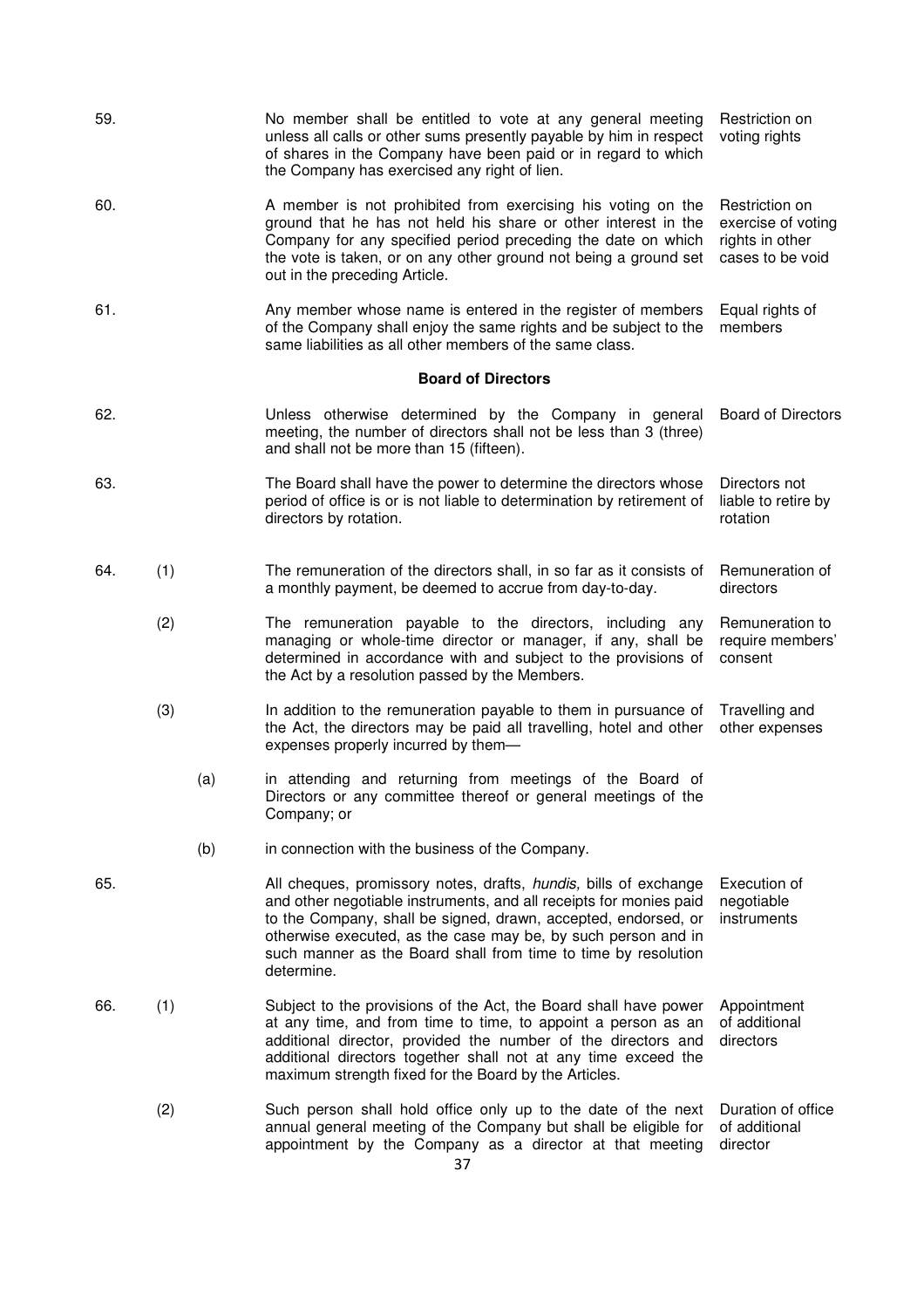subject to the provisions of the Act.

- 67. (1) The Board may appoint an alternate director to act for a director (hereinafter in this Article called "the Original Director") during his absence for a period of not less than three months from India. No person shall be appointed as an alternate director for an independent director unless he is qualified to be appointed as an independent director under the provisions of the Act. Appointment of alternate director
	- (2) An alternate director shall not hold office for a period longer than that permissible to the Original Director in whose place he has been appointed and shall vacate the office if and when the Original Director returns to India.
	- (3) If the term of office of the Original Director is determined before he returns to India the automatic reappointment of retiring directors in default of another appointment shall apply to the Original Director and not to the alternate director.
	- (4) If it is provided by a Trust Deed or any other document, securing or otherwise, in connection with any issue of Debentures of the Company, that any Person/ Lender or Persons/ Lenders shall have power to nominate a Director of the Company, then in the case of any and every such issue of Debentures, the Person/ Lender or Persons/ Lenders having such power may exercise such power from time to time and appoint a Director accordingly. Any Director so appointed is herein referred to a Debenture Director. A Debenture Director may be removed from office at any time by the Person/ Lender or Persons/ Lenders in whom for the time being is vested the power under which he was appointed and another Director may be appointed in his place.
	- (5) Any deed for securing loans by the Company from financial corporations may be so arranged to provide for the appointment from time to time by the lending financial corporation of some person or persons to be a director or directors of the Company and may empower such lending financial corporation from time to time to remove and re-appoint any Director so appointed. A Director appointed under this Article is herein referred as "Nominee Director" and the term "Nominee Director" means any director for time being in office under this Article. The deed aforesaid may contain ancillary provisions as may be arranged between the Company and the lending corporation and all such provisions shall have effect notwithstanding any of the other provisions herein contained.
- 68. (1) If the office of any director appointed by the Company in general meeting is vacated before his term of office expires in the normal course, the resulting casual vacancy may, be filled by the Board of Directors at a meeting of the Board. Appointment of director to fill a casual vacancy

### **Powers of Board**

69. The management of the business of the Company shall be vested in the Board and the Board may exercise all such powers, and do all such acts and things, as the Company is by the memorandum of association or otherwise authorized to exercise and do, and, not hereby or by the statute or otherwise directed or required to be exercised or done by the Company in general

Re-appointment provisions applicable to Original Director

**Debenture Directors** 

Nominee Director

General powers of the Company vested in Board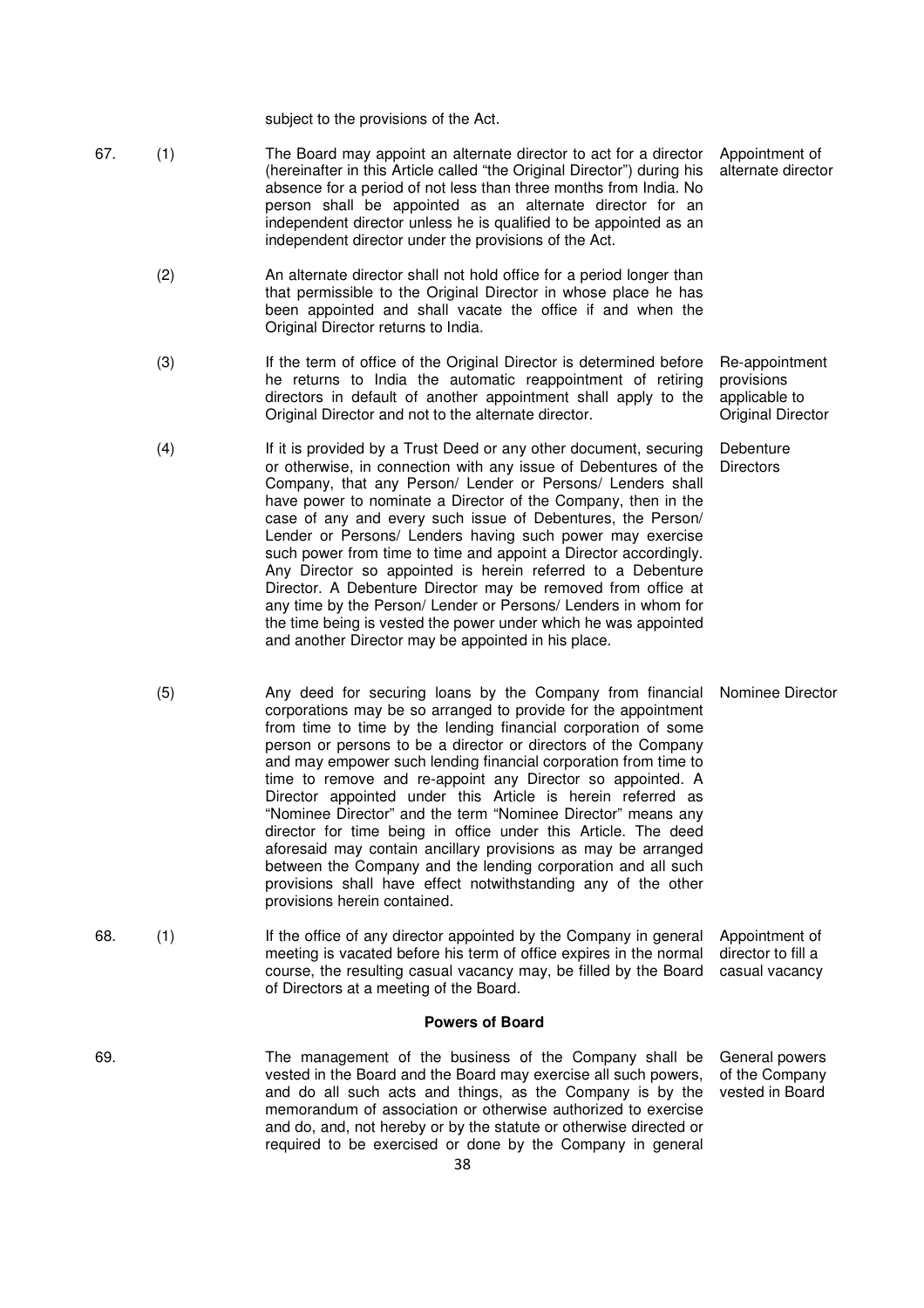meeting but subject nevertheless to the provisions of the Act and other laws and of the memorandum of association and these Articles and to any regulations, not being inconsistent with the memorandum of association and these Articles or the Act, from time to time made by the Company in general meeting provided that no such regulation shall invalidate any prior act of the Board which would have been valid if such regulation had not been made.

these Articles are implemented and acted upon by them to prevent the taking of any action by the Company or by any Member, which is contrary to or with a view or intention to evade

**Forfeiture of shares** 

money due in respect of any share, on the day appointed for payment thereof, the Board may, at any time thereafter during such time as any part of the call or installment remains unpaid or a judgment or decree in respect thereof remains unsatisfied in whole or in part, serve a notice on him requiring payment of so much of the call or installment or other money as is unpaid, together with any interest which may have accrued and all expenses that may have been incurred by the Company by

or defeat the terms as contained in these Articles.

71. If a member fails to pay any call, or installment of a call or any

70 All the Directors shall exercise their voting rights to ensure that

72. The notice aforesaid shall: The notice aforesaid shall: Form of notice

reason of non-payment.

- (a) name a further day (not being earlier than the expiry of fourteen days from the date of service of the notice) on or before which the payment required by the notice is to be made; and
- (b) state that, in the event of non-payment on or before the day so named, the shares in respect of which the call was made shall be liable to be forfeited.
- 73. If the requirements of any such notice as aforesaid are not complied with, any share in respect of which the notice has been given may, at any time thereafter, before the payment required by the notice has been made, be forfeited by a resolution of the Board to that effect.
- 74. Neither the receipt by the Company for a portion of any money which may from time to time be due from any member in respect of his shares, nor any indulgence that may be granted by the Company in respect of payment of any such money, shall preclude the Company from thereafter proceeding to enforce a forfeiture in respect of such shares as herein provided. Such forfeiture shall include all dividends declared or any other moneys payable in respect of the forfeited shares and not actually paid before the forfeiture.
- 75. When any share shall have been so forfeited, notice of the forfeiture shall be given to the defaulting member and an entry of the forfeiture with the date thereof, shall forthwith be made in the register of members but no forfeiture shall be invalidated by any omission or neglect or any failure to give such notice or make such entry as aforesaid.

Exercise of Voting Rights by Directors

If call or installment not paid notice must be given

In default of payment of shares to be forfeited

Receipt of part amount or grant of indulgence not to affect forfeiture

Entry of forfeiture in register of members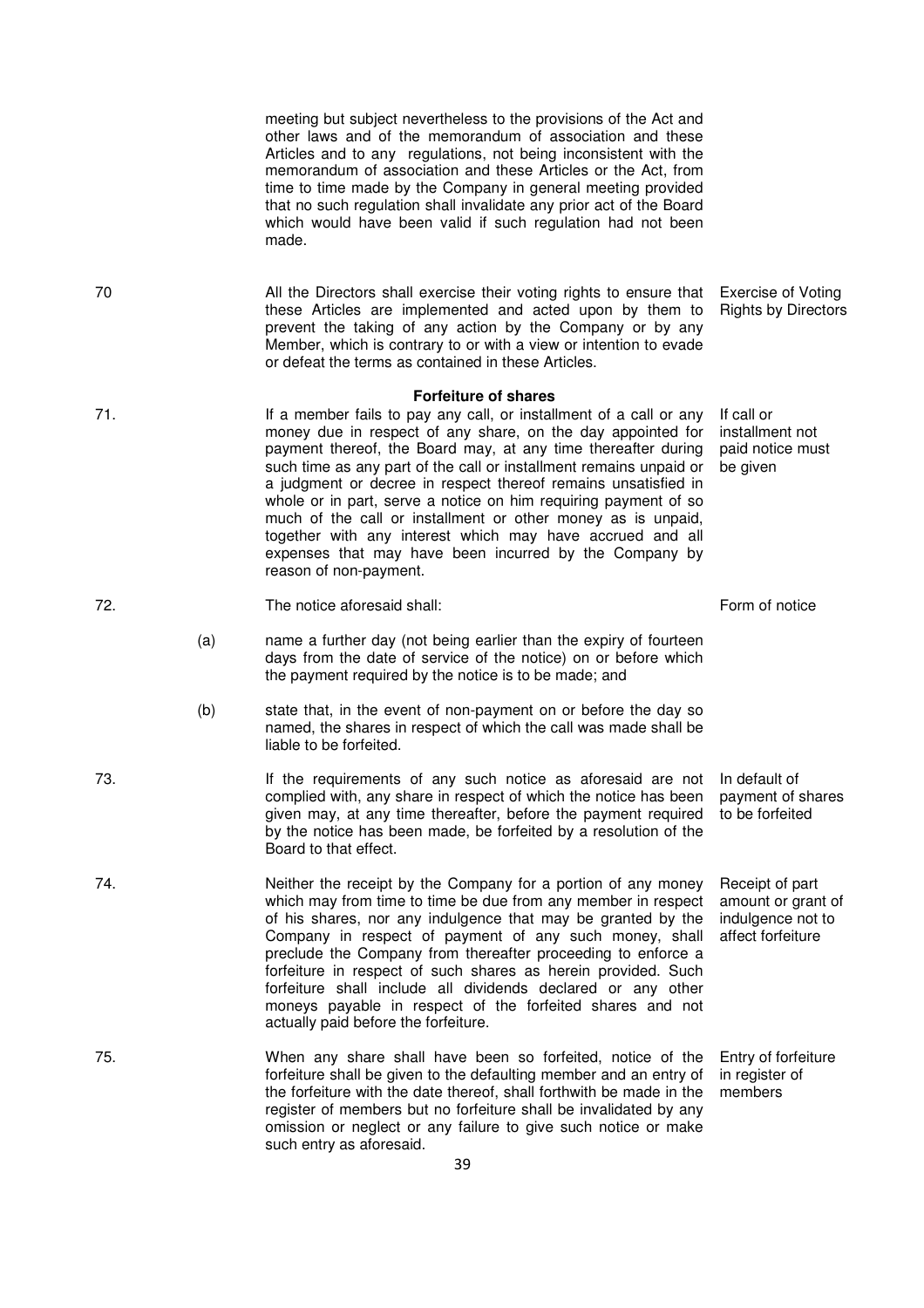| 76. |     | The forfeiture of a share shall involve extinction at the time of Effect of forfeiture<br>forfeiture, of all interest in and all claims and demands against<br>the Company, in respect of the share and all other rights<br>incidental to the share.                                                                                                                                                                                                             |                                                                                       |
|-----|-----|------------------------------------------------------------------------------------------------------------------------------------------------------------------------------------------------------------------------------------------------------------------------------------------------------------------------------------------------------------------------------------------------------------------------------------------------------------------|---------------------------------------------------------------------------------------|
| 77. | (1) | A forfeited share shall be deemed to be the property of the<br>Company and may be sold or re-allotted or otherwise disposed of<br>either to the person who was before such forfeiture the holder<br>thereof or entitled thereto or to any other person on such terms<br>and in such manner as the Board thinks fit.                                                                                                                                              | <b>Forfeited shares</b><br>may be sold, etc.                                          |
|     | (2) | At any time before a sale, re-allotment or disposal as aforesaid,<br>the Board may cancel the forfeiture on such terms as it thinks fit.                                                                                                                                                                                                                                                                                                                         | Cancellation of<br>forfeiture                                                         |
| 78. | (1) | A person whose shares have been forfeited shall cease to be a<br>member in respect of the forfeited shares, but shall,<br>notwithstanding the forfeiture, remain liable to pay, and shall pay,<br>to the Company all monies which, at the date of forfeiture, were<br>presently payable by him to the Company in respect of the<br>shares.                                                                                                                       | Members still<br>liable to pay<br>money owing<br>at the time of<br>forfeiture         |
|     | (2) | All such monies payable shall be paid together with interest<br>thereon at such rate as the Board may determine, from the time<br>of forfeiture until payment or realisation. The Board may, if it<br>thinks fit, but without being under any obligation to do so, enforce<br>the payment of the whole or any portion of the monies due,<br>without any allowance for the value of the shares at the time of<br>forfeiture or waive payment in whole or in part. | Member still liable<br>to pay money<br>owing at time of<br>forfeiture and<br>interest |
|     | (3) | The liability of such person shall cease if and when the Company<br>shall have received payment in full of all such monies in respect<br>of the shares.                                                                                                                                                                                                                                                                                                          | Ceasure of liability                                                                  |
| 79. | (1) | A duly verified declaration in writing that the declarant is a<br>director, the manager or the secretary of the Company, and that<br>a share in the Company has been duly forfeited on a date stated<br>in the declaration, shall be conclusive evidence of the facts<br>therein stated as against all persons claiming to be entitled to the<br>share;                                                                                                          | Certificate of<br>forfeiture                                                          |
|     | (2) | The Company may receive the consideration, if any, given for the<br>share on any sale, re-allotment or disposal thereof and may<br>execute a transfer of the share in favour of the person to whom<br>the share is sold or disposed of;                                                                                                                                                                                                                          | Title of purchaser<br>and transferee of<br>forfeited shares                           |
|     | (3) | The transferee shall thereupon be registered as the holder of the<br>share; and                                                                                                                                                                                                                                                                                                                                                                                  | Transferee to<br>be registered as<br>holder                                           |
|     | (4) | The transferee shall not be bound to see to the application of the<br>purchase money, if any, nor shall his title to the share be affected<br>by any irregularity or invalidity in the proceedings in reference to<br>the forfeiture, sale, re-allotment or disposal of the share.                                                                                                                                                                               | Transferee not<br>affected                                                            |
| 80. |     | Upon any sale after forfeiture or for enforcing a lien in exercise of<br>the powers hereinabove given, the Board may, if necessary,<br>appoint some person to execute an instrument for transfer of the<br>shares sold and cause the purchaser's name to be entered in the<br>register of members in respect of the shares sold and after his<br>40                                                                                                              | Validity of sales                                                                     |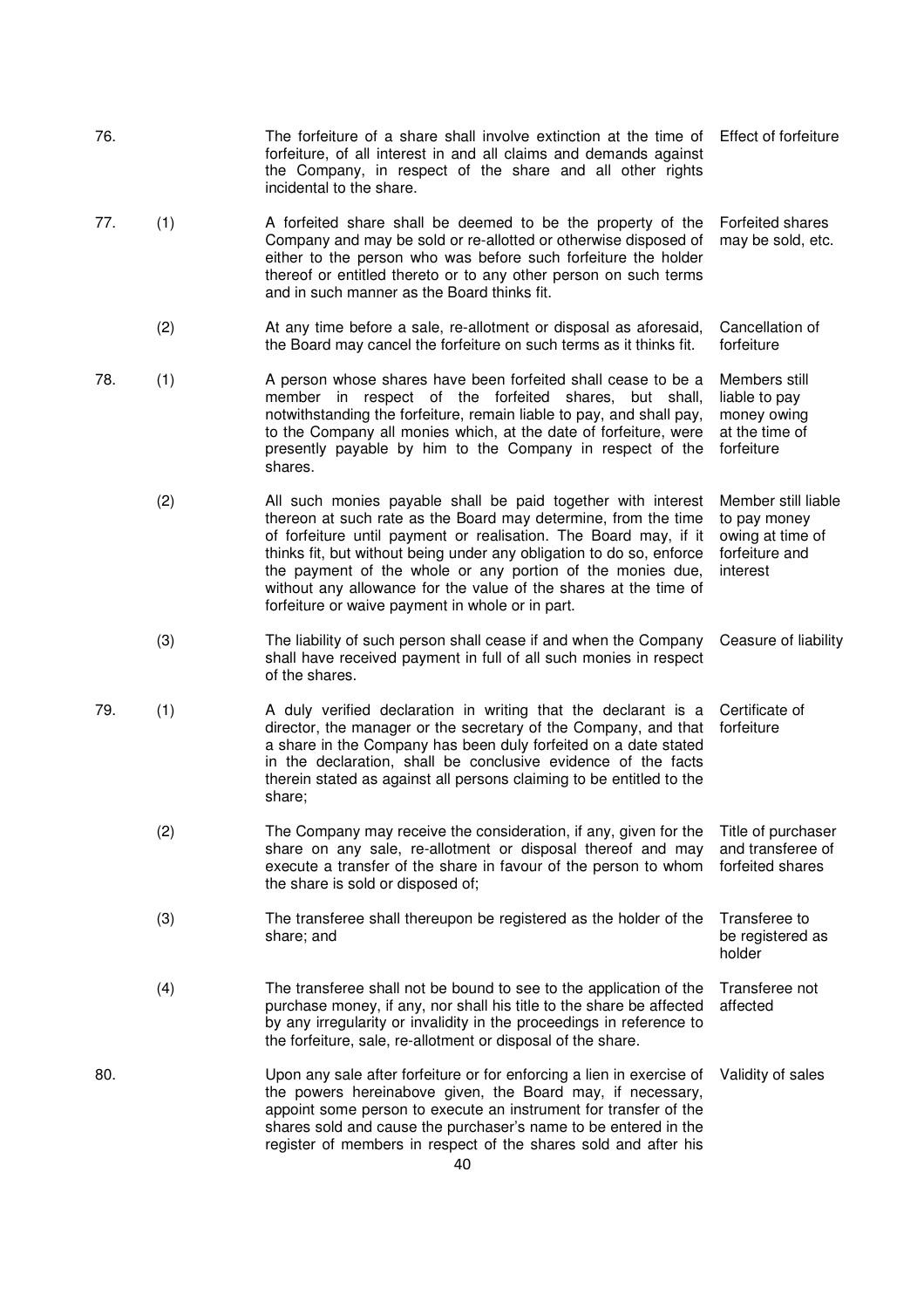|     |     |     | name has been entered in the register of members in respect of<br>such shares the validity of the sale shall not be impeached by<br>any person.                                                                                                                                                                                                                                                                                                                                                                             |                                                                                                           |
|-----|-----|-----|-----------------------------------------------------------------------------------------------------------------------------------------------------------------------------------------------------------------------------------------------------------------------------------------------------------------------------------------------------------------------------------------------------------------------------------------------------------------------------------------------------------------------------|-----------------------------------------------------------------------------------------------------------|
| 81. |     |     | Upon any sale, re-allotment or other disposal under the<br>provisions of the preceding Articles, the certificate(s), if any,<br>originally issued in respect of the relative shares shall (unless the<br>same shall on demand by the Company has been previously<br>surrendered to it by the defaulting member) stand cancelled and<br>become null and void and be of no effect, and the Board shall be<br>entitled to issue a duplicate certificate(s) in respect of the said<br>shares to the person(s) entitled thereto. | Cancellation of<br>share certificate in<br>respect of forfeited<br>shares                                 |
| 82. |     |     | The Board may, subject to the provisions of the Act, accept a<br>surrender of any share certificates from or by any member<br>desirous of surrendering them on such terms as they think fit.                                                                                                                                                                                                                                                                                                                                | Surrender of share<br>certificates                                                                        |
| 83. |     |     | The provisions of these Articles as to forfeiture shall apply in the<br>case of non-payment of any sum which, by the terms of issue of<br>a share, becomes payable at a fixed time, whether on account of<br>the nominal value of the share or by way of premium, as if the<br>same had been payable by virtue of a call duly made and<br>notified.                                                                                                                                                                         | Sums deemed to<br>be calls                                                                                |
| 84. |     |     | The provisions of these Articles relating to forfeiture of shares<br>shall <i>mutatis mutandis</i> apply to any other securities including<br>debentures of the Company.<br>Lien                                                                                                                                                                                                                                                                                                                                            | Provisions as to<br>forfeiture of shares<br>to apply <i>mutatis</i><br>mutandis<br>to<br>debentures, etc. |
|     |     |     |                                                                                                                                                                                                                                                                                                                                                                                                                                                                                                                             |                                                                                                           |
| 85. | (1) |     | The Company shall have a first and paramount lien -                                                                                                                                                                                                                                                                                                                                                                                                                                                                         | Company's lien on<br>shares                                                                               |
|     |     | (a) | on every share (not being a fully paid share), for all monies<br>(whether presently payable or not) called, or payable at a fixed<br>time, in respect of that share; and                                                                                                                                                                                                                                                                                                                                                    |                                                                                                           |
|     |     | (b) | on all shares (not being fully paid shares) standing registered in<br>the name of a member, for all monies presently payable by him<br>or his estate to the Company:                                                                                                                                                                                                                                                                                                                                                        |                                                                                                           |
|     |     |     | Provided that the Board may at any time declare any share to be<br>wholly or in part exempt from the provisions of this clause.                                                                                                                                                                                                                                                                                                                                                                                             |                                                                                                           |
|     | (2) |     | The Company's lien, if any, on a share shall extend to all<br>dividends or interest, as the case may be, payable and bonuses<br>declared from time to time in respect of such shares for any<br>money owing to the Company.                                                                                                                                                                                                                                                                                                 | Lien to extend to<br>dividends, etc.                                                                      |
|     | (3) |     | Unless otherwise agreed by the Board, the registration of a<br>transfer of shares shall operate as a waiver of the Company's<br>lien.                                                                                                                                                                                                                                                                                                                                                                                       | Waiver of lien in<br>case of registration                                                                 |
| 86. |     |     | The Company may sell, in such manner as the Board thinks fit,<br>any shares on which the Company has a lien:                                                                                                                                                                                                                                                                                                                                                                                                                | As to enforcing<br>lien by sale                                                                           |
|     |     |     | Provided that no sale shall be made-                                                                                                                                                                                                                                                                                                                                                                                                                                                                                        |                                                                                                           |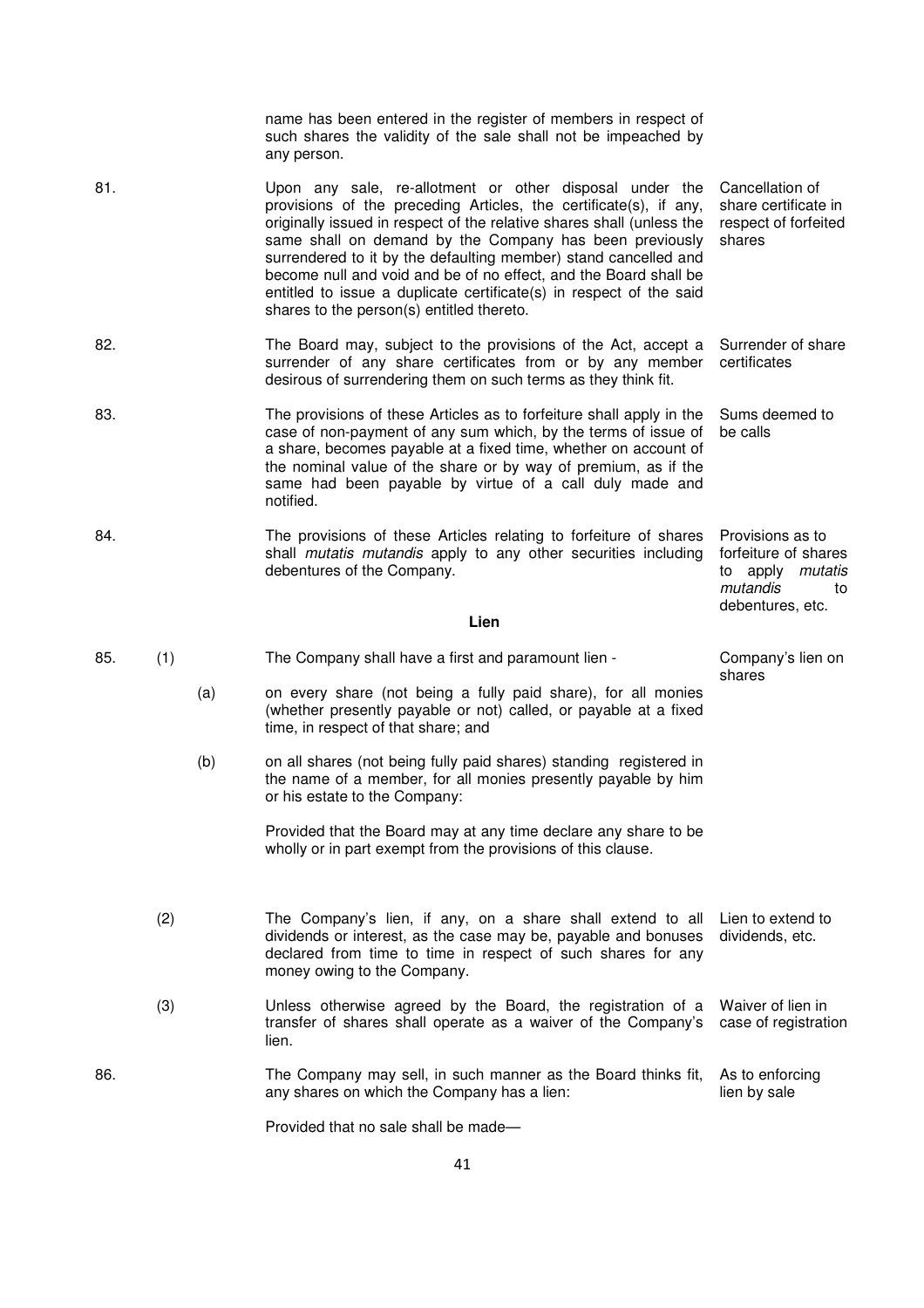|     | (a) | unless a sum in respect of which the lien exists is presently<br>payable; or                                                                                                                                                                                                                                                                                                                                                                                                                                                                           |                                                                              |
|-----|-----|--------------------------------------------------------------------------------------------------------------------------------------------------------------------------------------------------------------------------------------------------------------------------------------------------------------------------------------------------------------------------------------------------------------------------------------------------------------------------------------------------------------------------------------------------------|------------------------------------------------------------------------------|
|     | (b) | until the expiration of fourteen days after a notice in writing<br>stating and demanding payment of such part of the amount in<br>respect of which the lien exists as is presently payable, has been<br>given to the registered holder for the time being of the share or to<br>the person entitled thereto by reason of his death or insolvency<br>or otherwise.                                                                                                                                                                                      |                                                                              |
| 87. | (1) | To give effect to any such sale, the Board may authorise some<br>person to transfer the shares sold to the purchaser thereof.                                                                                                                                                                                                                                                                                                                                                                                                                          | Validity of sale                                                             |
|     | (2) | The purchaser shall be registered as the holder of the shares<br>comprised in any such transfer.                                                                                                                                                                                                                                                                                                                                                                                                                                                       | Purchaser to be<br>registered holder                                         |
|     | (3) | The receipt of the Company for the consideration (if any) given<br>for the share on the sale thereof shall (subject, if necessary, to<br>execution of an instrument of transfer or a transfer by relevant<br>system, as the case may be) constitute a good title to the share<br>and the purchaser shall be registered as the holder of the share.                                                                                                                                                                                                     | Validity of<br>Company's receipt                                             |
|     | (4) | The purchaser shall not be bound to see to the application of the<br>purchase money, nor shall his title to the shares be affected by<br>any irregularity or invalidity in the proceedings with reference to<br>the sale.                                                                                                                                                                                                                                                                                                                              | Purchaser not<br>affected                                                    |
| 88. | (1) | The proceeds of the sale shall be received by the Company and<br>applied in payment of such part of the amount in respect of which<br>the lien exists as is presently payable.                                                                                                                                                                                                                                                                                                                                                                         | Application of<br>proceeds of sale                                           |
|     | (2) | The residue, if any, shall, subject to a like lien for sums not<br>presently payable as existed upon the shares before the sale, be<br>paid to the person entitled to the shares at the date of the sale.                                                                                                                                                                                                                                                                                                                                              | Payment of<br>residual money                                                 |
| 89. |     | In exercising its lien, the Company shall be entitled to treat the<br>registered holder of any share as the absolute owner thereof and<br>accordingly shall not (except as ordered by a court of competent<br>jurisdiction or unless required by any statute) be bound to<br>recognise any equitable or other claim to, or interest in, such<br>share on the part of any other person, whether a creditor of the<br>registered holder or otherwise. The Company's lien shall prevail<br>notwithstanding that it has received notice of any such claim. | Outsider's lien<br>not to affect<br>Company's lien                           |
| 90. |     | The provisions of these Articles relating to lien shall <i>mutatis</i><br>mutandis apply to any other securities including debentures of<br>the Company.                                                                                                                                                                                                                                                                                                                                                                                               | Provisions as<br>to lien to apply<br>mutatis mutandis<br>to debentures, etc. |
|     |     | <b>Joint Holders</b>                                                                                                                                                                                                                                                                                                                                                                                                                                                                                                                                   |                                                                              |
| 91. |     | Where two or more persons are registered as joint holders (not<br>more than three) of any share, they shall be deemed (so far as<br>the Company is concerned) to hold the same as joint tenants with<br>benefits of survivorship, subject to the following and other<br>provisions contained in these Articles:                                                                                                                                                                                                                                        | Joint-holders                                                                |

 (a) The joint-holders of any share shall be liable severally as well as jointly for and in respect of all calls or installments and other Liability of Joint holders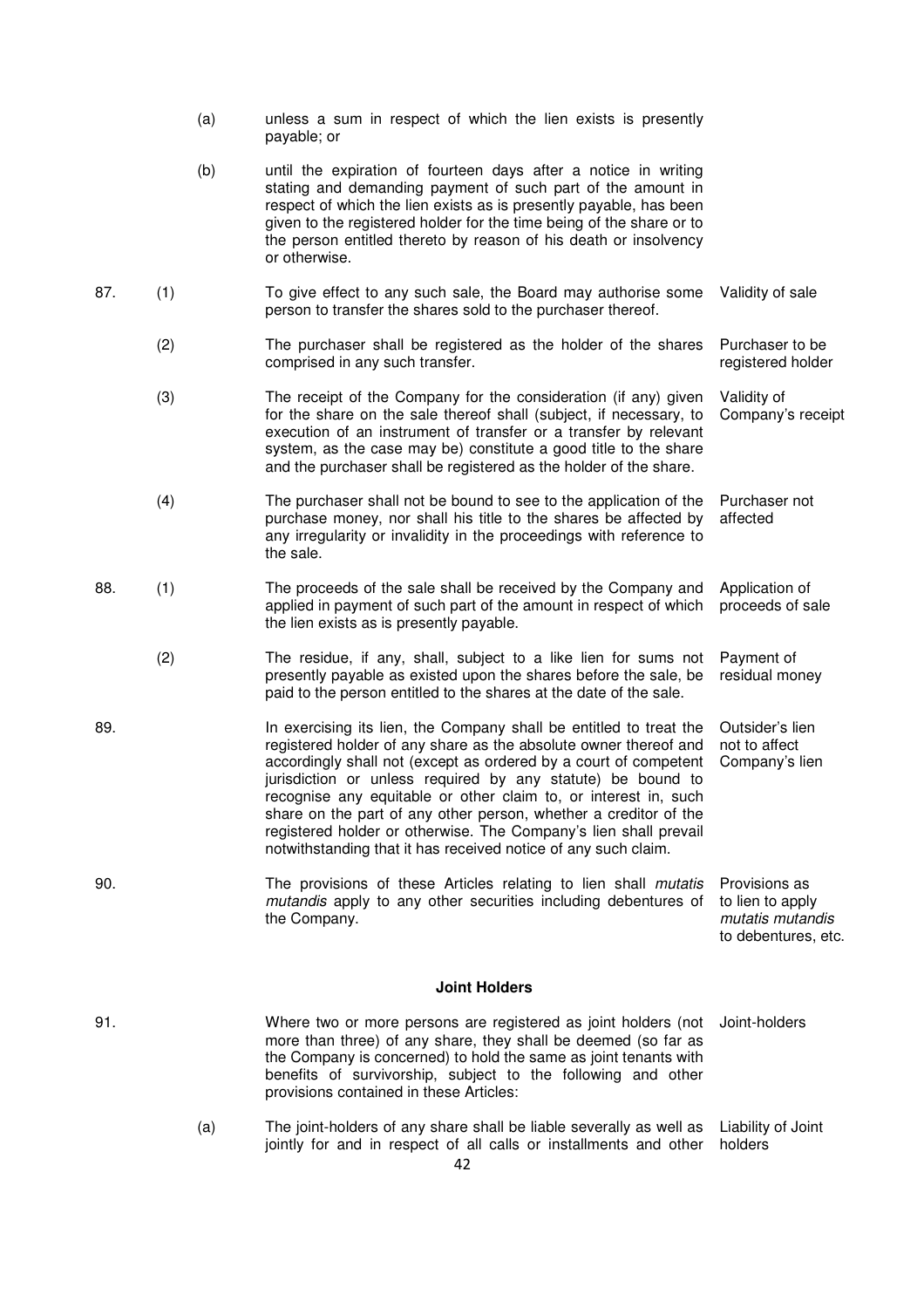payments which ought to be made in respect of such share.

|     | (b) | On the death of any one or more of such joint-holders, the<br>survivor or survivors shall be the only person or persons<br>recognized by the Company as having any title to the share but<br>the Directors may require such evidence of death as they may<br>deem fit, and nothing herein contained shall be taken to release<br>the estate of a deceased joint-holder from any liability on shares<br>held by him jointly with any other person.                                                          | Death of one or<br>more joint-holders                                                                 |
|-----|-----|------------------------------------------------------------------------------------------------------------------------------------------------------------------------------------------------------------------------------------------------------------------------------------------------------------------------------------------------------------------------------------------------------------------------------------------------------------------------------------------------------------|-------------------------------------------------------------------------------------------------------|
|     | (c) | Any one of such joint holders may give effectual receipts of any<br>dividends, interests or other moneys payable in respect of such<br>share.                                                                                                                                                                                                                                                                                                                                                              | Receipt of one<br>sufficient                                                                          |
|     | (d) | Only the person whose name stands first in the register of<br>members as one of the joint-holders of any share shall be entitled<br>to the delivery of certificate, if any, relating to such share or to<br>receive notice (which term shall be deemed to include all relevant<br>documents) and any notice served on or sent to such person<br>shall be deemed to be service on all the joint-holders.                                                                                                    | Delivery of<br>certificate and<br>giving of notice to<br>first named holder                           |
|     | (e) | i. Any one of two or more joint-holders may vote at any meeting<br>either personally or by attorney or by proxy in respect of such<br>shares as if he were solely entitled thereto and if more than<br>one of such joint holders be present at any meeting personally<br>or by proxy or by attorney then that one of such persons so<br>present whose name stands first or higher (as the case may<br>be) on the register in respect of such shares shall alone be<br>entitled to vote in respect thereof. | Vote of joint<br>holders                                                                              |
|     |     | ii. Several executors or administrators of a deceased member in<br>whose (deceased member) sole name any share stands, shall<br>for the purpose of this clause be deemed joint-holders.                                                                                                                                                                                                                                                                                                                    | Executors or<br>administrators as<br>joint holders                                                    |
|     | (f) | The provisions of these Articles relating to joint holders of shares<br>shall mutatis mutandis apply to any other securities including<br>debentures of the Company registered in joint names.                                                                                                                                                                                                                                                                                                             | Provisions as to<br>joint holders as<br>to shares to apply<br>mutatis mutandis<br>to debentures, etc. |
| 92  |     | <b>Buy-back of shares</b><br>Notwithstanding anything contained in these Articles but subject<br>to all applicable provisions of the Act or any other law for the time<br>being in force, the Company may purchase its own shares or<br>other specified securities.                                                                                                                                                                                                                                        | Buy-back of<br>shares                                                                                 |
|     |     | <b>Promoters</b>                                                                                                                                                                                                                                                                                                                                                                                                                                                                                           |                                                                                                       |
| 93. |     | Notwithstanding anything contained in these Articles, so long as<br>Reliance Group remains the largest shareholder of the Company:                                                                                                                                                                                                                                                                                                                                                                         |                                                                                                       |
|     | (1) | Reliance Group shall be the promoter of the Company as defined<br>under the Securities and Exchange Board of India (Substantial<br>Acquisition of Shares and Takeovers) Regulations, 2011 or any<br>other statute, rules, regulations, guidelines or provisions of law<br>(including any amendments, modifications or re-enactment<br>thereof, for the time being in force) and shall exercise control<br>over the Company, as defined under any such law.                                                 | Promoters of the<br>Company                                                                           |

92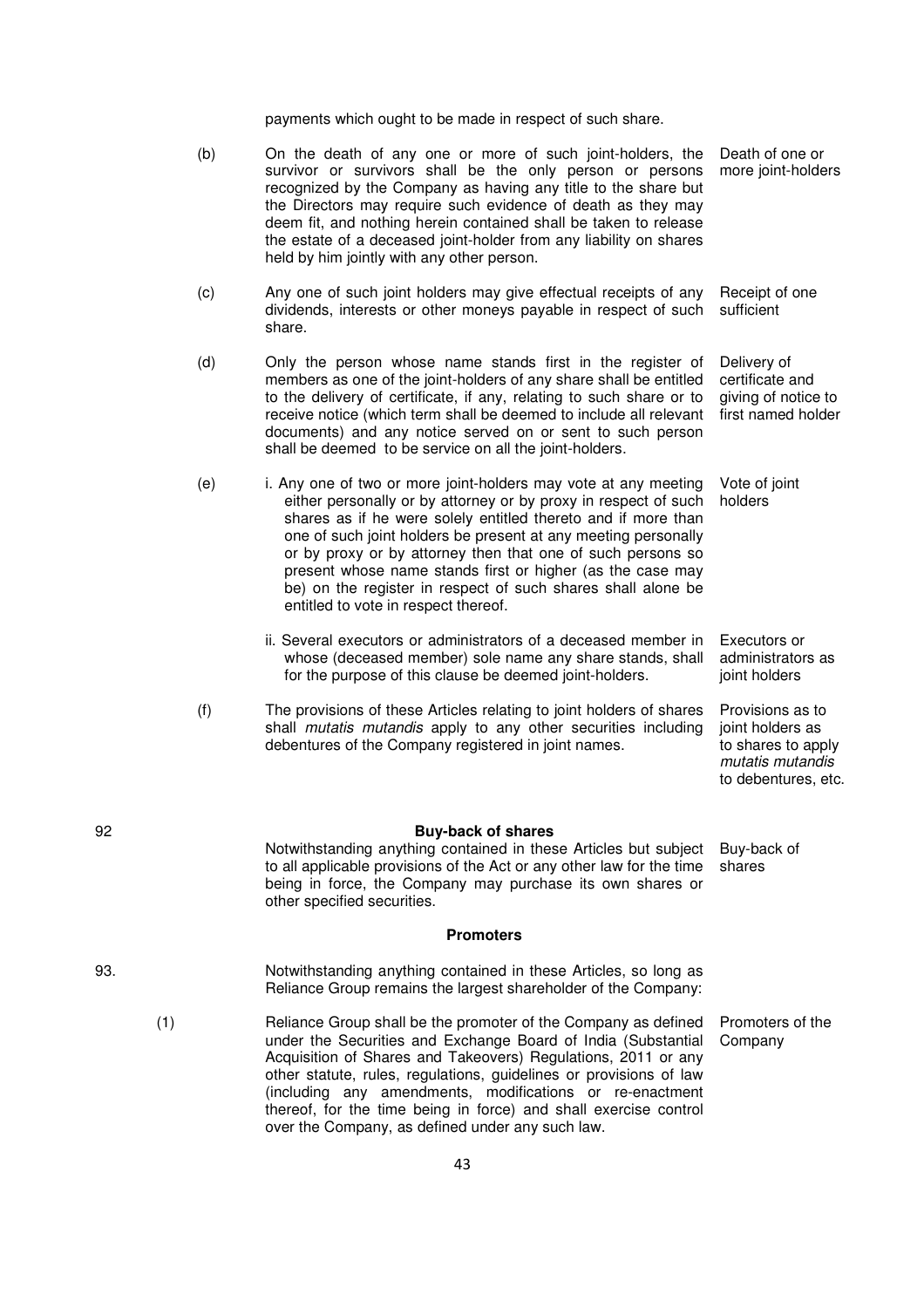|     | (2) | ADA shall be and shall continue as the non-retiring Chairman of<br>the Board so long as he is willing to be a Director and Chairman<br>of the Company and shall not be liable to retire by rotation. In the<br>event of ADA being unable or unwilling to act as the Chairman,<br>he will have the right to nominate any other person as Director<br>and Chairman of the Board. The Chairman shall preside at all<br>meetings of the Board and the General Meetings of the<br>Company. The Chairman shall have a casting vote in the event of<br>a tie. | Chairman of the<br><b>Board of Directors</b>                  |
|-----|-----|--------------------------------------------------------------------------------------------------------------------------------------------------------------------------------------------------------------------------------------------------------------------------------------------------------------------------------------------------------------------------------------------------------------------------------------------------------------------------------------------------------------------------------------------------------|---------------------------------------------------------------|
|     | (3) | In absence of ADA or any other director appointed or nominated<br>by ADA as the Chairman, or in the event of their being unwilling<br>to act as the Chairman at any meeting of the Board, the Directors<br>present at the Board meeting shall designate one among<br>themselves to preside at such meeting as Chairman.                                                                                                                                                                                                                                | Directors to elect a<br>Chairman                              |
|     |     | <b>Proceedings of the Board</b>                                                                                                                                                                                                                                                                                                                                                                                                                                                                                                                        |                                                               |
| 94. | (1) | The Board of Directors may meet for the conduct of business,<br>adjourn and otherwise regulate its meetings, as it thinks fit.                                                                                                                                                                                                                                                                                                                                                                                                                         | When meeting to<br>be convened                                |
|     | (2) | The Chairman or any one Director with the previous consent of<br>the Chairman may, or the company secretary on the direction of<br>the Chairman shall, at any time, summon a meeting of the Board.                                                                                                                                                                                                                                                                                                                                                     | Who may summon<br>Board meeting                               |
|     | (3) | The quorum for a Board meeting shall be as provided in the Act.                                                                                                                                                                                                                                                                                                                                                                                                                                                                                        | Quorum for Board<br>meetings                                  |
|     | (4) | The participation of directors in a meeting of the Board may be<br>either in person or through video conferencing or audio visual<br>means or teleconferencing, as may be prescribed by the Rules or<br>permitted under law.                                                                                                                                                                                                                                                                                                                           | Participation at<br>Board meetings                            |
| 95. | (1) | Save as otherwise expressly provided in the Act, questions<br>arising at any meeting of the Board shall be decided by a majority<br>of votes.                                                                                                                                                                                                                                                                                                                                                                                                          | Questions at<br>Board meeting<br>how decided                  |
|     | (2) | In case of an equality of votes, the Chairman of the Board if any<br>shall have a second or casting vote.                                                                                                                                                                                                                                                                                                                                                                                                                                              | Casting vote of<br>Chairman at<br>Board meeting               |
| 96. |     | The continuing directors may act notwithstanding any vacancy in<br>the Board; but, if and so long as their number is reduced below<br>the quorum fixed by the Act for a meeting of the Board, the<br>continuing directors or director may act for the purpose of<br>increasing the number of directors to that fixed for the quorum, or<br>of summoning a general meeting of the Company, but for no<br>other purpose.                                                                                                                                 | Directors not to<br>act when number<br>falls below<br>minimum |
| 97. | (1) | The Board may, subject to the provisions of the Act, delegate any<br>of its powers to Committees consisting of such member or<br>members of its body as it thinks fit or to any officer of the<br>Company.                                                                                                                                                                                                                                                                                                                                             | Delegation of<br>powers                                       |
|     | (2) | Any Committee so formed shall, in the exercise of the powers so<br>delegated, conform to any regulations that may be imposed on it<br>by the Board.                                                                                                                                                                                                                                                                                                                                                                                                    | Committee to<br>conform to Board<br>regulations               |
|     | (3) | The participation of directors in a meeting of the Committee may                                                                                                                                                                                                                                                                                                                                                                                                                                                                                       | Participation                                                 |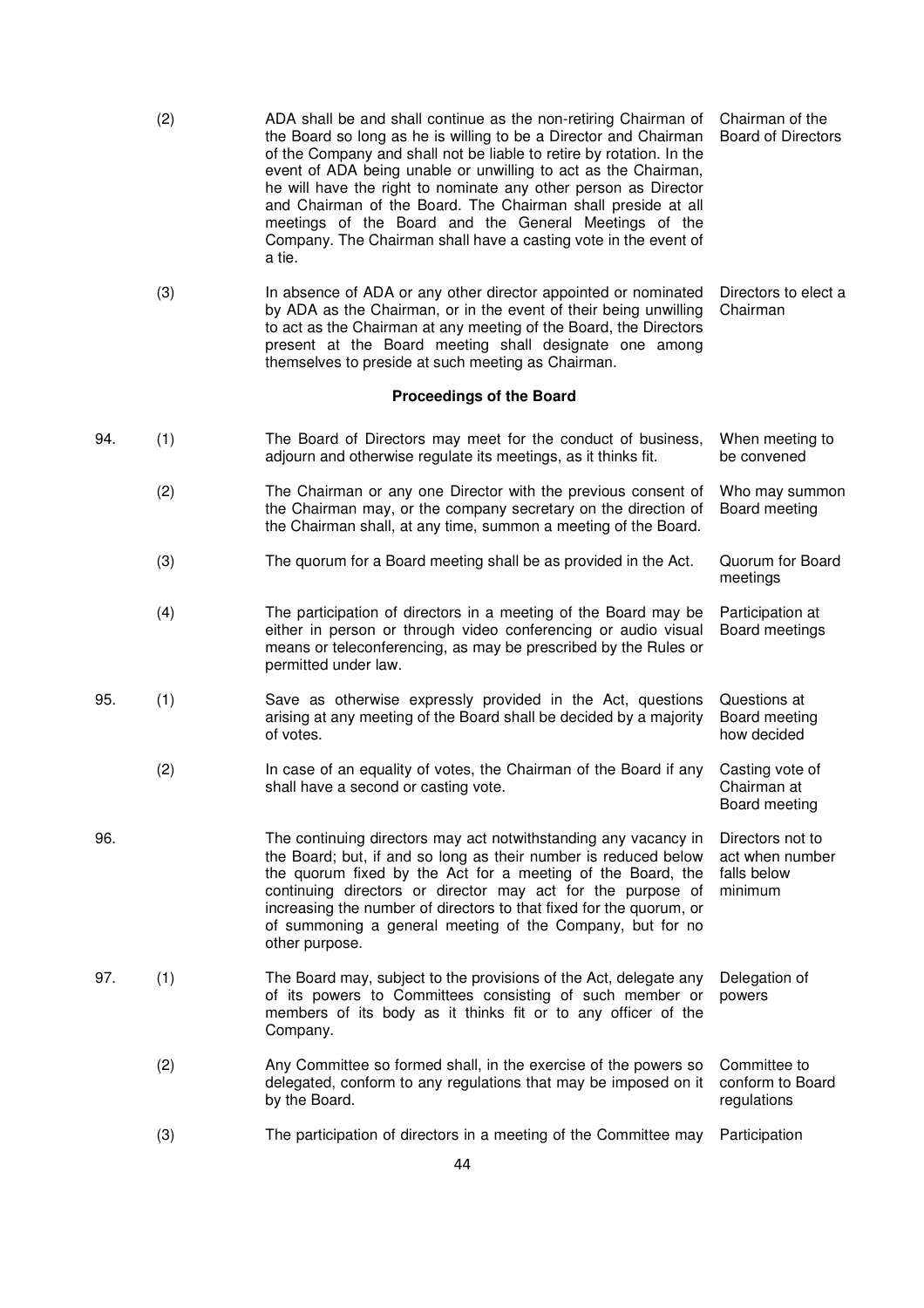|      |     | be either in person or through video conferencing or audio visual<br>means or teleconferencing, as may be prescribed by the Rules or<br>permitted under law.                                                                                                                                                                                                                                                                                                                                                                         | at Committee<br>meetings                                                           |
|------|-----|--------------------------------------------------------------------------------------------------------------------------------------------------------------------------------------------------------------------------------------------------------------------------------------------------------------------------------------------------------------------------------------------------------------------------------------------------------------------------------------------------------------------------------------|------------------------------------------------------------------------------------|
| 98.  | (1) | A Committee may elect a Chairman of its meetings unless the<br>Board, while constituting a Committee, has appointed a<br>Chairman of such Committee.                                                                                                                                                                                                                                                                                                                                                                                 | Chairman of<br>Committee                                                           |
|      | (2) | If no such Chairman is elected, or if at any meeting the Chairman<br>is not present within fifteen minutes after the time appointed for<br>holding the meeting, the members present may choose one of<br>their members to be Chairman of the meeting.                                                                                                                                                                                                                                                                                | Who to preside<br>at meetings of<br>Committee                                      |
| 99.  | (1) | A Committee may meet and adjourn as it thinks fit.                                                                                                                                                                                                                                                                                                                                                                                                                                                                                   | Committee to meet                                                                  |
|      | (2) | Questions arising at any meeting of a Committee shall be<br>determined by a majority of votes of the members present.                                                                                                                                                                                                                                                                                                                                                                                                                | Questions at<br>Committee<br>meeting how<br>decided                                |
|      | (3) | In case of an equality of votes, the Chairman of the Committee<br>shall have a second or casting vote.                                                                                                                                                                                                                                                                                                                                                                                                                               | Casting vote of<br>Chairman<br>at Committee<br>meeting                             |
| 100. |     | All acts done in any meeting of the Board or of a Committee<br>thereof or by any person acting as a director, shall,<br>notwithstanding that it may be afterwards discovered that there<br>was some defect in the appointment of any one or more of such<br>directors or of any person acting as aforesaid, or that they or any<br>of them were disqualified or that his or their appointment had<br>terminated, be as valid as if every such director or such person<br>had been duly appointed and was qualified to be a director. | Acts of Board or<br>Committee valid<br>notwithstanding<br>defect of<br>appointment |
| 101. |     | Save as otherwise expressly provided in the Act, a resolution in<br>writing, signed, whether manually or by secure electronic mode,<br>by a majority of the members of the Board or of a Committee<br>thereof, for the time being entitled to receive notice of a meeting<br>of the Board or Committee, shall be valid and effective as if it had<br>been passed at a meeting of the Board or Committee, duly<br>convened and held.                                                                                                  | Passing of<br>resolution by<br>circulation                                         |
|      |     | <b>Chief Executive Officer, Manager, Company Secretary</b><br>and Chief Financial Officer                                                                                                                                                                                                                                                                                                                                                                                                                                            |                                                                                    |
| 102. | (a) | Subject to the provisions of the Act,-                                                                                                                                                                                                                                                                                                                                                                                                                                                                                               | <b>Chief Executive</b><br>Officer, etc.                                            |
|      |     | A chief executive officer, manager, company secretary and chief<br>financial officer may be appointed by the Board for such term, at<br>such remuneration and upon such conditions as it may think fit;<br>and any chief executive officer, manager, company secretary and<br>chief financial officer so appointed may be removed by means of<br>a resolution of the Board; the Board may appoint one or more<br>chief executive officers for its multiple businesses.                                                               |                                                                                    |
|      | (b) | The same individual, at the same time, may be appointed as a<br>director as well as the chief executive officer, manager, company<br>secretary, chief financial officer or as any other key managerial<br>person (KMP) of the company.                                                                                                                                                                                                                                                                                               | Director may be<br>KMP, etc.                                                       |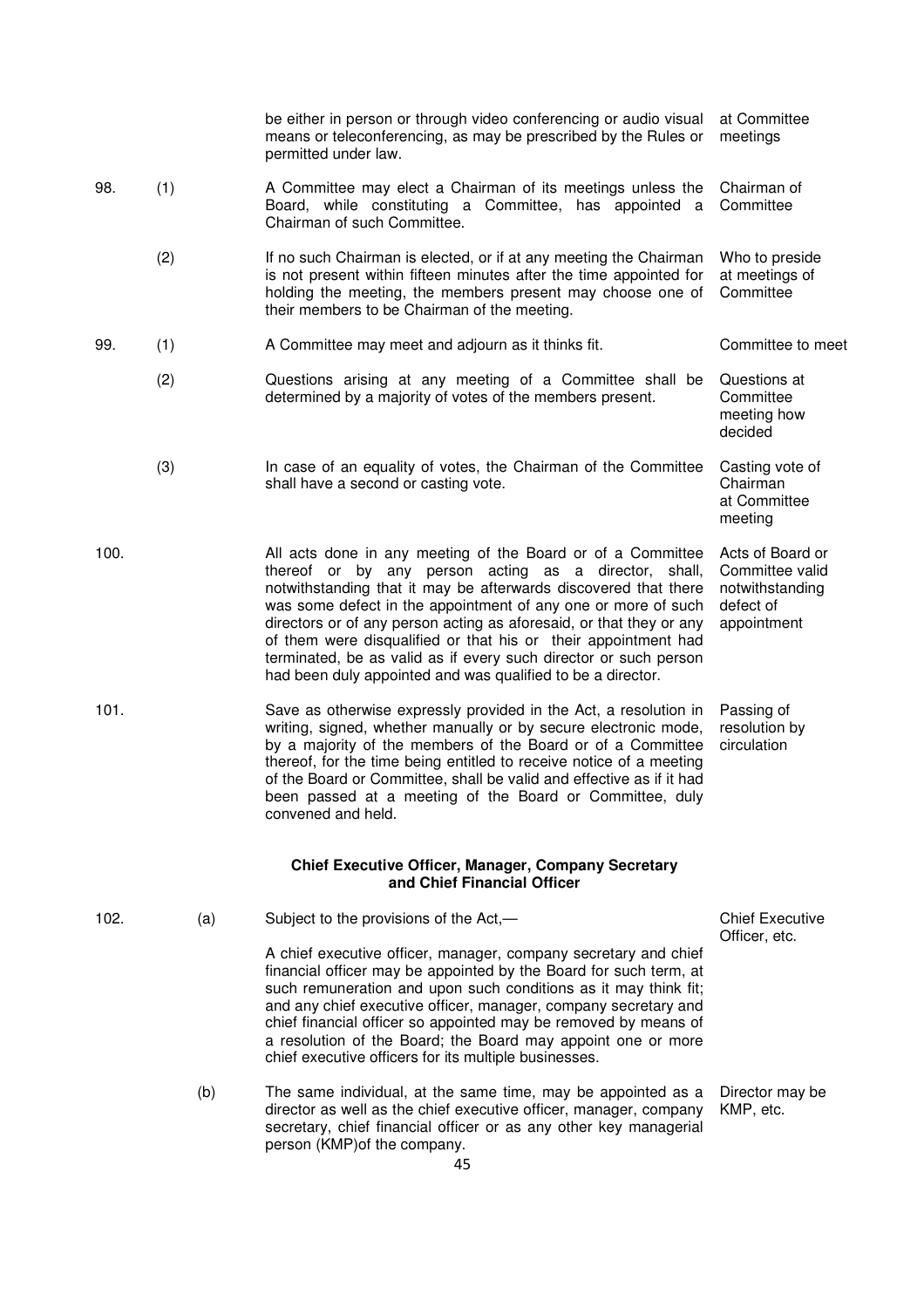# **Registers**

| 103. |     | The Company shall keep and maintain at its registered office or<br>at such other place as may be decided by the Board, all statutory<br>registers namely, register of charges, register of members,<br>register of debenture holders, register of any other security<br>holders, the register and index of beneficial owners and annual<br>return, register of loans, guarantees, security and acquisitions,<br>register of investments not held in its own name and register of<br>contracts and arrangements for such duration as the Board may,<br>unless otherwise prescribed, decide, and in such manner and<br>containing such particulars as prescribed by the Act and the<br>Rules. The registers and copies of annual return shall be open<br>for inspection during 11.00 a.m. to 1.00 p.m. on all working days,<br>other than Saturdays, at the registered office of the Company by<br>the persons entitled thereto on payment, where required, of such<br>fees as may be fixed by the Board but not exceeding the limits<br>prescribed by the Rules. | <b>Statutory registers</b>                                |
|------|-----|-----------------------------------------------------------------------------------------------------------------------------------------------------------------------------------------------------------------------------------------------------------------------------------------------------------------------------------------------------------------------------------------------------------------------------------------------------------------------------------------------------------------------------------------------------------------------------------------------------------------------------------------------------------------------------------------------------------------------------------------------------------------------------------------------------------------------------------------------------------------------------------------------------------------------------------------------------------------------------------------------------------------------------------------------------------------|-----------------------------------------------------------|
| 104. | (a) | The Company may exercise the powers conferred on it by the<br>Act with regard to the keeping of a foreign register; and the Board<br>may (subject to the provisions of the Act) make and vary such<br>regulations as it may think fit respecting the keeping of any such<br>register.                                                                                                                                                                                                                                                                                                                                                                                                                                                                                                                                                                                                                                                                                                                                                                           | Foreign register                                          |
|      | (b) | The foreign register shall be open for inspection and may be<br>closed, and extracts may be taken therefrom and copies thereof<br>may be required, in the same manner, <i>mutatis mutandis</i> , as is<br>applicable to the register of members.                                                                                                                                                                                                                                                                                                                                                                                                                                                                                                                                                                                                                                                                                                                                                                                                                |                                                           |
|      |     | <b>The Seal</b>                                                                                                                                                                                                                                                                                                                                                                                                                                                                                                                                                                                                                                                                                                                                                                                                                                                                                                                                                                                                                                                 |                                                           |
|      |     |                                                                                                                                                                                                                                                                                                                                                                                                                                                                                                                                                                                                                                                                                                                                                                                                                                                                                                                                                                                                                                                                 |                                                           |
| 105. | (1) | The Board shall provide for the safe custody of the seal.                                                                                                                                                                                                                                                                                                                                                                                                                                                                                                                                                                                                                                                                                                                                                                                                                                                                                                                                                                                                       | The seal, its<br>custody and use<br>Affixation of seal    |
|      | (2) | The seal of the Company shall not be affixed to any instrument<br>except by the authority of a resolution of the Board or of a<br>Committee of the Board authorised by it in that behalf, and<br>except in the presence of at least one director or the manager, if<br>any, or of the secretary or such other person as the Board may<br>appoint for the purpose; and such director or manager or the<br>secretary or other person aforesaid shall sign every instrument to<br>which the<br>seal of the Company is so affixed in their presence.                                                                                                                                                                                                                                                                                                                                                                                                                                                                                                                |                                                           |
|      |     | <b>Dividends and Reserve</b>                                                                                                                                                                                                                                                                                                                                                                                                                                                                                                                                                                                                                                                                                                                                                                                                                                                                                                                                                                                                                                    |                                                           |
| 106. |     | The Company in general meeting may declare dividends, but no<br>dividend shall exceed the amount recommended by the Board<br>but the Company in general meeting may declare a lesser<br>dividend.                                                                                                                                                                                                                                                                                                                                                                                                                                                                                                                                                                                                                                                                                                                                                                                                                                                               | Company in<br>general meeting<br>may declare<br>dividends |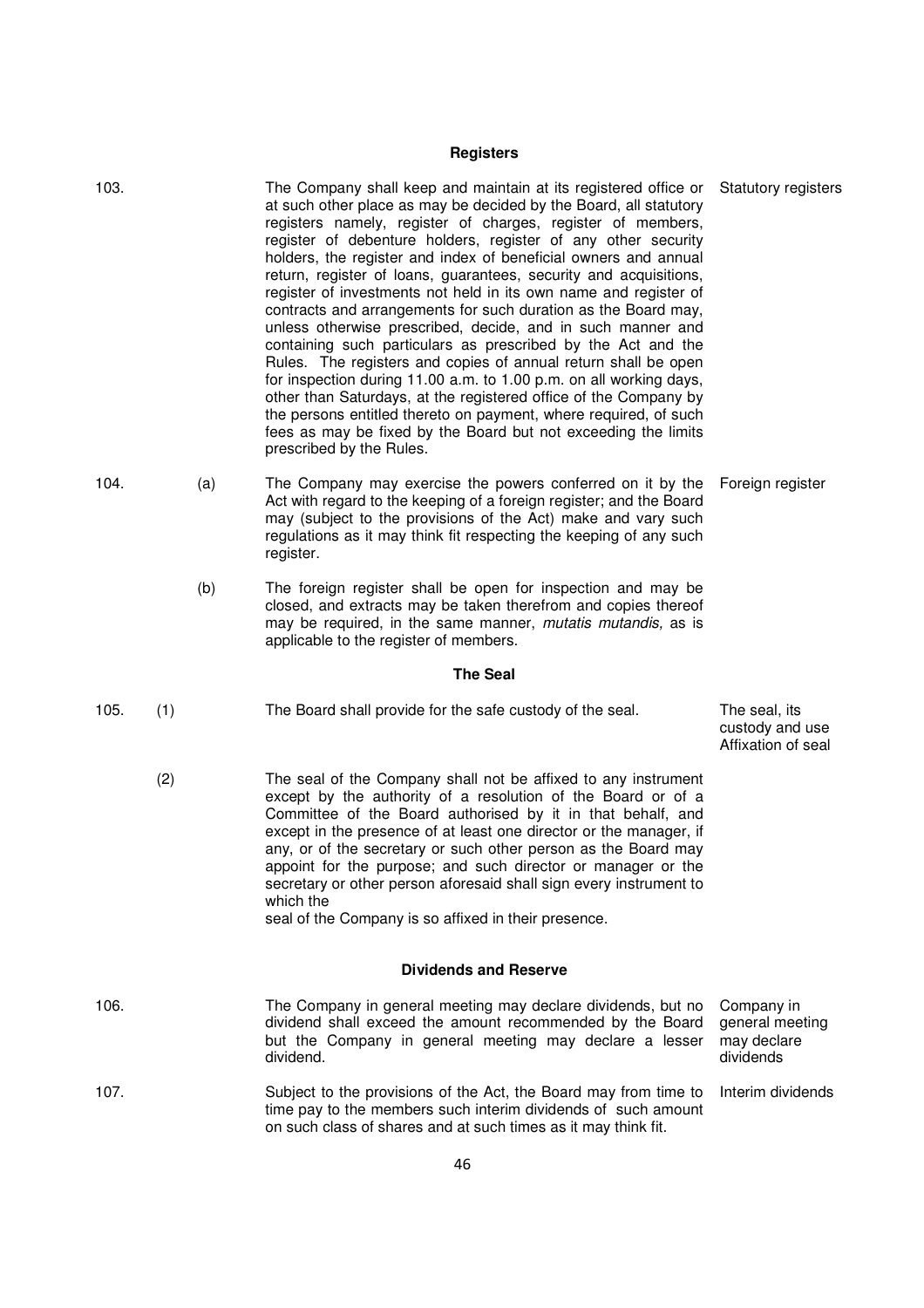| 108. | (1) | The Board may, before recommending any dividend, set aside<br>out of the profits of the Company such sums as it thinks fit as a<br>reserve or reserves which shall, at the discretion of the Board, be<br>applied for any purpose to which the profits of the Company may<br>be properly applied, including provision for meeting contingencies<br>or for equalising dividends; and pending such application, may, at<br>the like discretion, either be employed in the business of the<br>Company or be invested in such investments (other than shares<br>of the Company) as the Board may, from time to time, think fit. | Dividends only<br>to be paid out of<br>profits                                                                                 |
|------|-----|-----------------------------------------------------------------------------------------------------------------------------------------------------------------------------------------------------------------------------------------------------------------------------------------------------------------------------------------------------------------------------------------------------------------------------------------------------------------------------------------------------------------------------------------------------------------------------------------------------------------------------|--------------------------------------------------------------------------------------------------------------------------------|
|      | (2) | The Board may also carry forward any profits which it may<br>consider necessary not to divide, without setting them aside as a<br>reserve.                                                                                                                                                                                                                                                                                                                                                                                                                                                                                  | Carry forward of<br>profits                                                                                                    |
| 109  | (1) | Subject to the rights of persons, if any, entitled to shares with<br>special rights as to dividends, all dividends shall be declared and<br>paid according to the amounts paid or credited as paid on the<br>shares in respect whereof the dividend is paid, but if and so long<br>as nothing is paid upon any of the shares in the Company,<br>dividends may be declared and paid according to the amounts of<br>the shares.                                                                                                                                                                                               | Division of profits                                                                                                            |
|      | (2) | No amount paid or credited as paid on a share in advance of<br>calls shall be treated for the purposes of this Article as paid on<br>the share.                                                                                                                                                                                                                                                                                                                                                                                                                                                                             | Payments in<br>advance                                                                                                         |
|      | (3) | All dividends shall be apportioned and paid proportionately to the<br>amounts paid or credited as paid on the shares during any<br>portion or portions of the period in respect of which the dividend<br>is paid; but if any share is issued on terms providing that it shall<br>rank for dividend as from a particular date such share shall rank<br>for dividend accordingly.                                                                                                                                                                                                                                             | Dividends to be<br>apportioned                                                                                                 |
| 110. | (1) | The Board may deduct from any dividend payable to any<br>member all sums of money, if any, presently payable by him to<br>the Company on account of calls or otherwise in relation to the<br>shares of the Company.                                                                                                                                                                                                                                                                                                                                                                                                         | No member to<br>receive dividend<br>whilst indebted to<br>the Company and<br>Company's right to<br>reimbursement<br>there from |
|      | (2) | The Board may retain dividends payable upon shares in respect<br>of which any person is, under the Transmission Clause<br>hereinbefore contained, entitled to become a member, until such<br>person shall become a member in respect of such shares.                                                                                                                                                                                                                                                                                                                                                                        | Retention of<br>dividends                                                                                                      |
| 111. | (1) | Any dividend, interest or other monies payable in cash in respect<br>of shares may be paid by electronic mode or by cheque or<br>warrant sent through the post directed to the registered address<br>of the holder or, in the case of joint holders, to the registered<br>address of that one of the joint holders who is first named on the<br>register of members, or to such person and to such address as<br>the holder or joint holders may in writing direct.                                                                                                                                                         | Dividend how<br>remitted                                                                                                       |
|      | (2) | Every such cheque or warrant shall be made payable to the order<br>of the person to whom it is sent.                                                                                                                                                                                                                                                                                                                                                                                                                                                                                                                        | Instrument of<br>payment                                                                                                       |
|      | (3) | Payment in any way whatsoever shall be made at the risk of the<br>person entitled to the money paid or to be paid. The Company<br>will not be responsible for a payment which is lost or delayed.                                                                                                                                                                                                                                                                                                                                                                                                                           | Discharge to<br>Company                                                                                                        |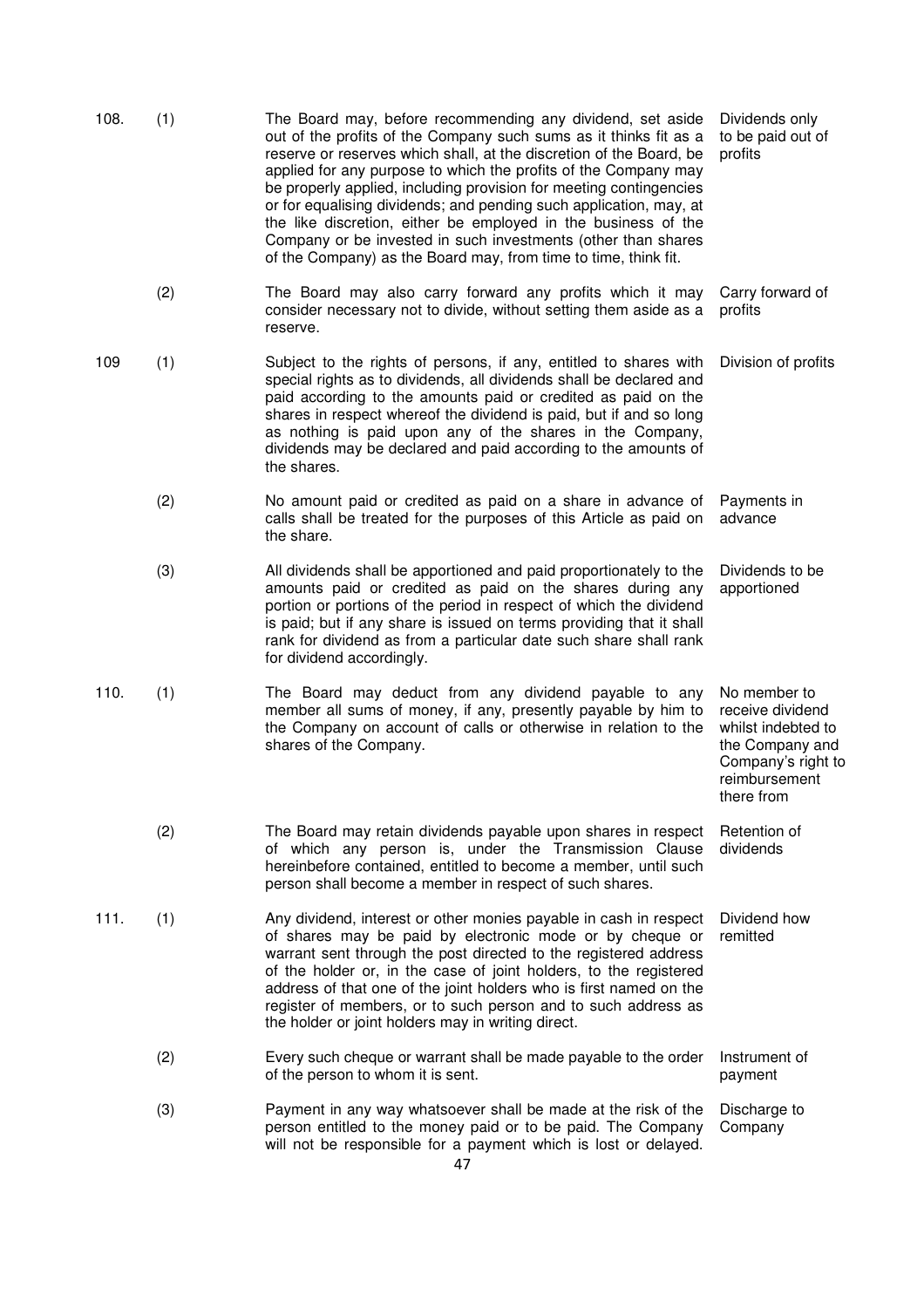The Company will be deemed to having made a payment and received a good discharge for it if a payment using any of the foregoing permissible means is made.

- 112. Any one of two or more joint holders of a share may give effective receipts for any dividends, bonuses or other monies payable in respect of such share. Receipt of one holder sufficient
- 113. No dividend shall bear interest against the Company. No interest on dividends
- 114. The waiver in whole or in part of any bonus shares, other rights or dividend on any share by any document (whether or not under seal) shall be effective only if such document is signed by the member (or the person entitled to the share in consequence of the death or bankruptcy of the holder) and delivered to the Company and if or to the extent that the same is accepted as such or acted upon by the Board. Waiver of bonus, Dividends etc.

### **Accounts**

- 115. (1) The books of account and books and papers of the Company, or any of them, shall be open to the inspection of directors in accordance with the applicable provisions of the Act and the Rules. Inspection by **Directors** 
	- (2) No member (not being a director) shall have any right of inspecting any books of account or books and papers or document of the Company except as conferred by law or authorised by the Board. Restriction on inspection by members

### **Winding up**

116. Subject to the applicable provisions of the Act and the Rules made thereunder - Winding up of Company

- (a) If the Company shall be wound up, the liquidator may, with the sanction of a special resolution of the Company and any other sanction required by the Act, divide amongst the members, in specie or kind, the whole or any part of the assets of the Company, whether they shall consist of property of the same kind or not.
- (b) For the purpose aforesaid, the liquidator may set such value as he deems fair upon any property to be divided as aforesaid and may determine how such division shall be carried out as between the members or different classes of members.
- (c) The liquidator may, with the like sanction, vest the whole or any part of such assets in trustees upon such trusts for the benefit of the contributories if he considers necessary, but so that no member shall be compelled to accept any shares or other securities whereon there is any liability.

### **Indemnity and Insurance**

- 
- 117. (a) Subject to the provisions of the Act, every director, managing director, whole-time director, manager, chief executive officer, chief financial officer, company secretary and other officer of the Directors and officers right to indemnity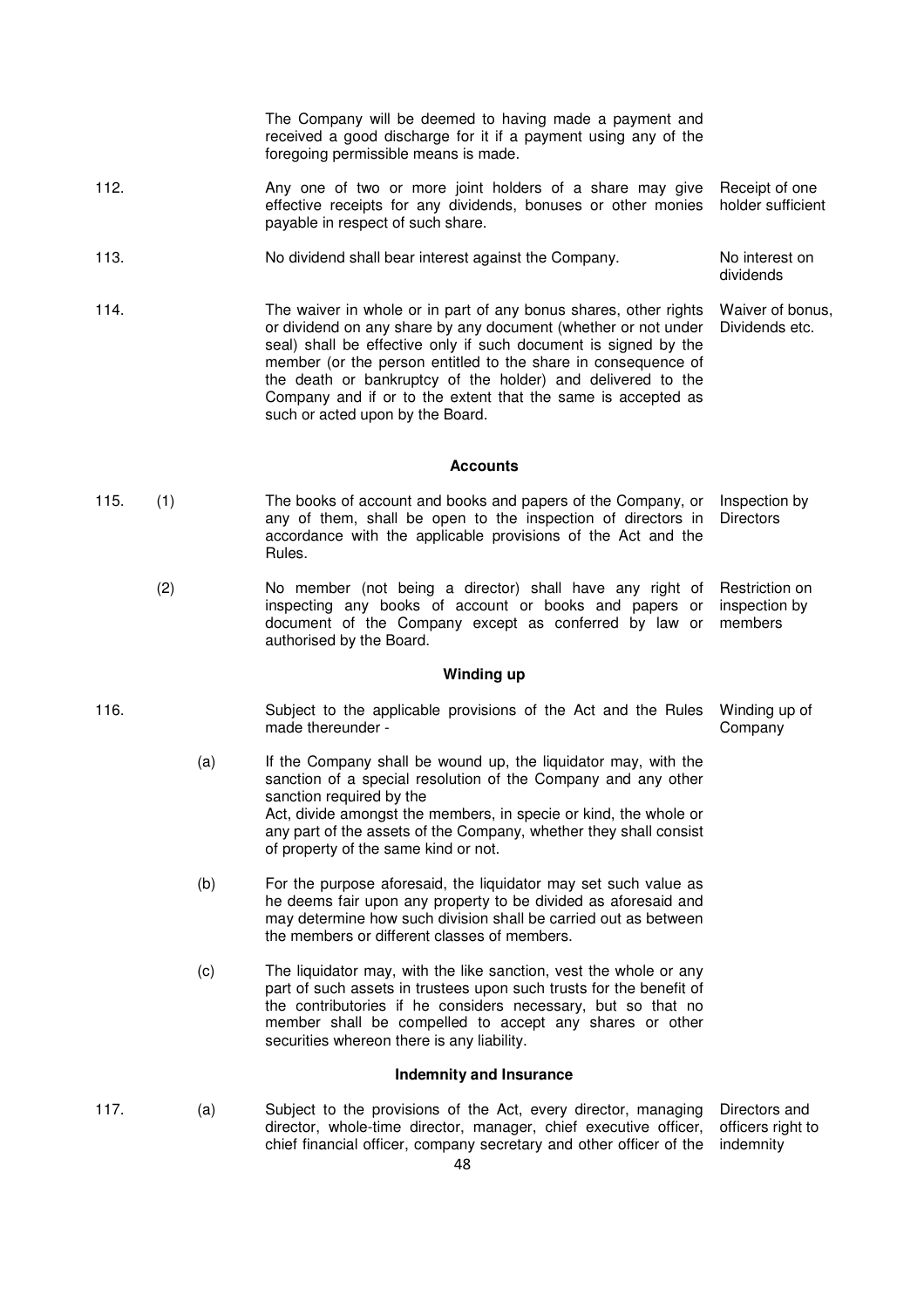Company shall be indemnified by the Company out of the funds of the Company, to pay all costs, losses and expenses (including travelling expense) which such director, manager, chief executive officer, chief financial officer, company secretary and officer may incur or become liable for by reason of any contract entered into or act or deed done by him in his capacity as such director, manager, chief executive officer, chief financial officer, company secretary or officer or in any way in the discharge of his duties in such capacity including expenses.

- (b) Subject as aforesaid, every director, managing director, manager, chief executive officer, chief financial officer, company secretary or other officer of the Company shall be indemnified against any liability incurred by him in defending any proceedings, whether civil or criminal in which judgement is given in his favour or in which he is acquitted or discharged or in connection with any application under applicable provisions of the Act in which relief is given to him by the Court.
- (c) The Company may take and maintain any insurance as the Insurance Board may think fit on behalf of its present and/or former directors and key managerial personnel for indemnifying all or any of them against any liability for any acts in relation to the Company for which they may be liable but have acted honestly and reasonably.

## **General Power**

118. Wherever in the Act, it has been provided that the Company shall have any right, privilege or authority or that the Company could carry out any transaction only if the Company is so authorized by its articles, then and in that case this Article authorizes and empowers the Company to have such rights, privileges or authorities and to carry out such transactions as have been permitted by the Act, without there being any specific Article in that behalf herein provided.

## **COMPLIANCE WITH LICENSE CONDITIONS**

The Company hereby acknowledges that it shall comply with the provisions of the licences granted / transferred by the Department of Telecommunications, Government of India, or any other Competent Authority including the Unified Access Services Licence (UASL) / National Long Distance Service Licence (NLD) / International Long Distance Service Licence (ILD) or such other Licence Agreements (including any amendment or substitution thereof) ("Licence Agreement").

Explanation: The above Article is effective from 10th January 2007 and shall cease to be in effect and be deemed to stand cancelled and deleted upon a decision or ruling by the Government of India or any other competent authority to the effect that incorporating the above Article in the Articles of Association of the Company would not be a mandatory requirement.

119.